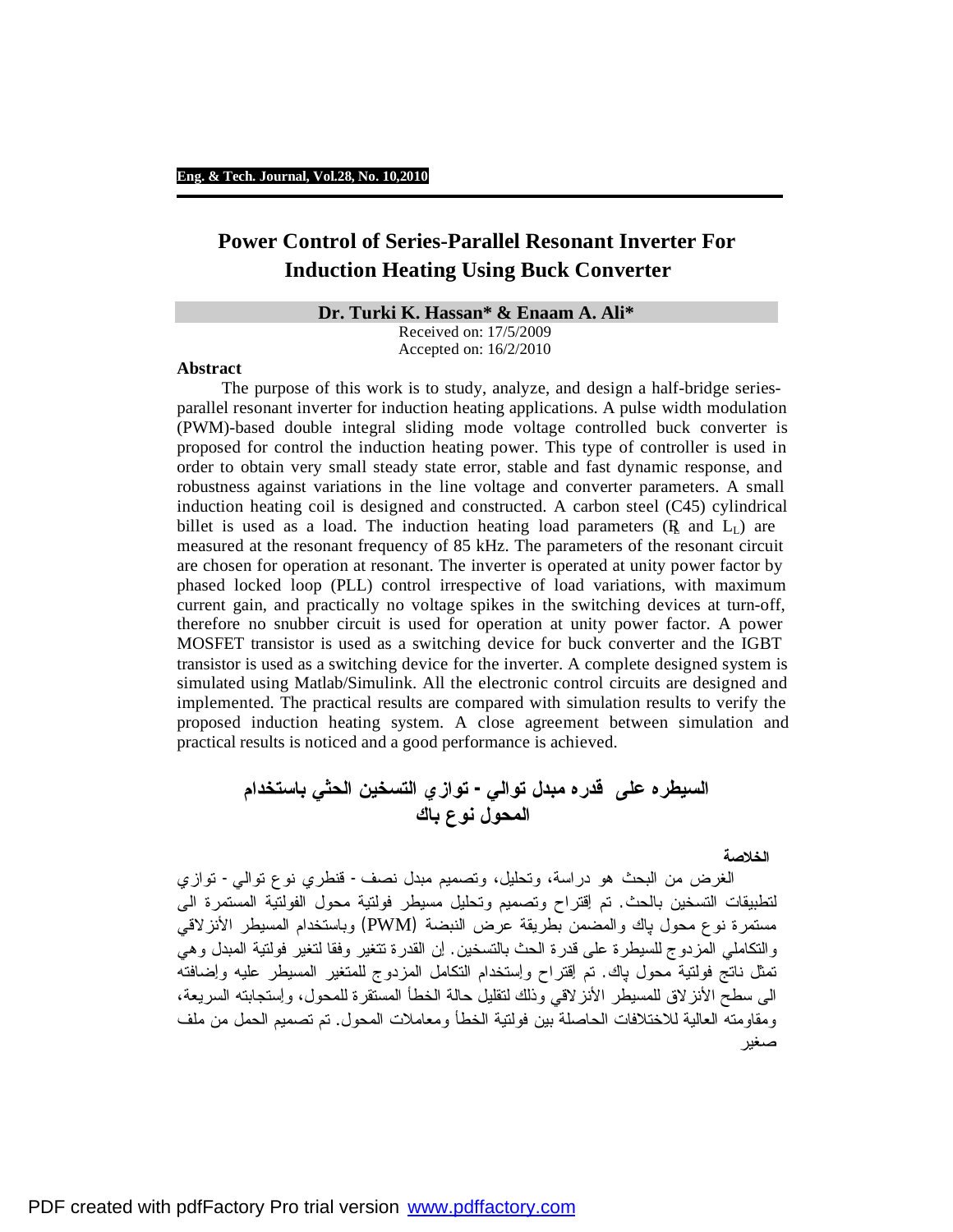أسطواني يلف حول أسطوانة معدنية من مادة (Carbon steel C45 )،وتم قياس معاملات الحمل التي هي ال (LL and RL ( عمليا عند تردد الرنين المختار 85 كیلو ھیرتز. المبدل یعمل بعامل قدرة واحد باستخدام دائرة سیطرة نوع دائرة الطور المغلق (PLL (بغض النظر عن تغیر الحمل أثناء التسخین, مع ربح تیارعالي, وكذلك في حالة الاطفاءلا توجد فولتیة ناتئة لذلك لانحتاج الى ربط دائرة (snubber (اضافیة .تم أستخدام ترنزستور ذات قدرة عالیة نوع (MOSFET (كمفتاح لدائرة محول پاك، وترنزستور آخر ذات قدرة عالیة نوع (IGBT (كمفتاح في دائرة المبدل. صمم النظام نظریا ب ستخدام نظام المحاكاة (Simulink/Matlab(، وكل دوائر السسیطرة الألكترونیة صممت وبنیت نظریا ومختبریا، النظام ككل بني عملیا. النتائج العملیة تم مقارنتھا مع النتائج النظریة لنظام الحث الحراري المقترح. حیث لوحظ تقارب ھذه النتائج كما أثبتت ھذه النتائج الاداء الجید للنظام المقترح.

# **I. Introduction**

Recently with the progress of power semiconductor devices, voltage or current source inverters have been researched and developed for induction heating applications such as melting and surface quenching. Resonant inverters type using power devices such as MOSFET and IGBT transistors offer reduced switching losses by softswitching technique, therefore capable of operation at high frequency. A resonant inverter has no ability to control the output power by itself, therefore the following power control schemes have been proposed with a diode rectifier bridge as a DC power supply:

- Frequency control [1].
- Pulse width modulation [2].
- Phase shift control [3].
- Pulse density modulation control [4].
- Duty control [5].

These power control schemes, however, may result in an increase of

switching losses and electromagnetic noises, because it is impossible for switching devices to be always turned on and off at zero current. In this paper, the output power of the inverter has to be controlled by adjusting the DC input voltage using a PWM-based double integral sliding mode voltage controlled buck converter as a variable DC power supply [5]. A phase locked loop (PLL) control circuit is used to maintain the operation of the inverter at unity power factor with maximum current ratio irrespective of load variations. Operation at unity power factor achieves ZCS (zero current switching) in a wide range of output power, thus resulting in a great reduction of switching losses and electromagnetic noises. Full analysis of half-bridge series-parallel resonant inverter and PWM-based double integral sliding voltage controlled buck converter are presented in section II and III respectively. The design, simulation and experimental setup of complete system are explained in section IV. In section V the simulation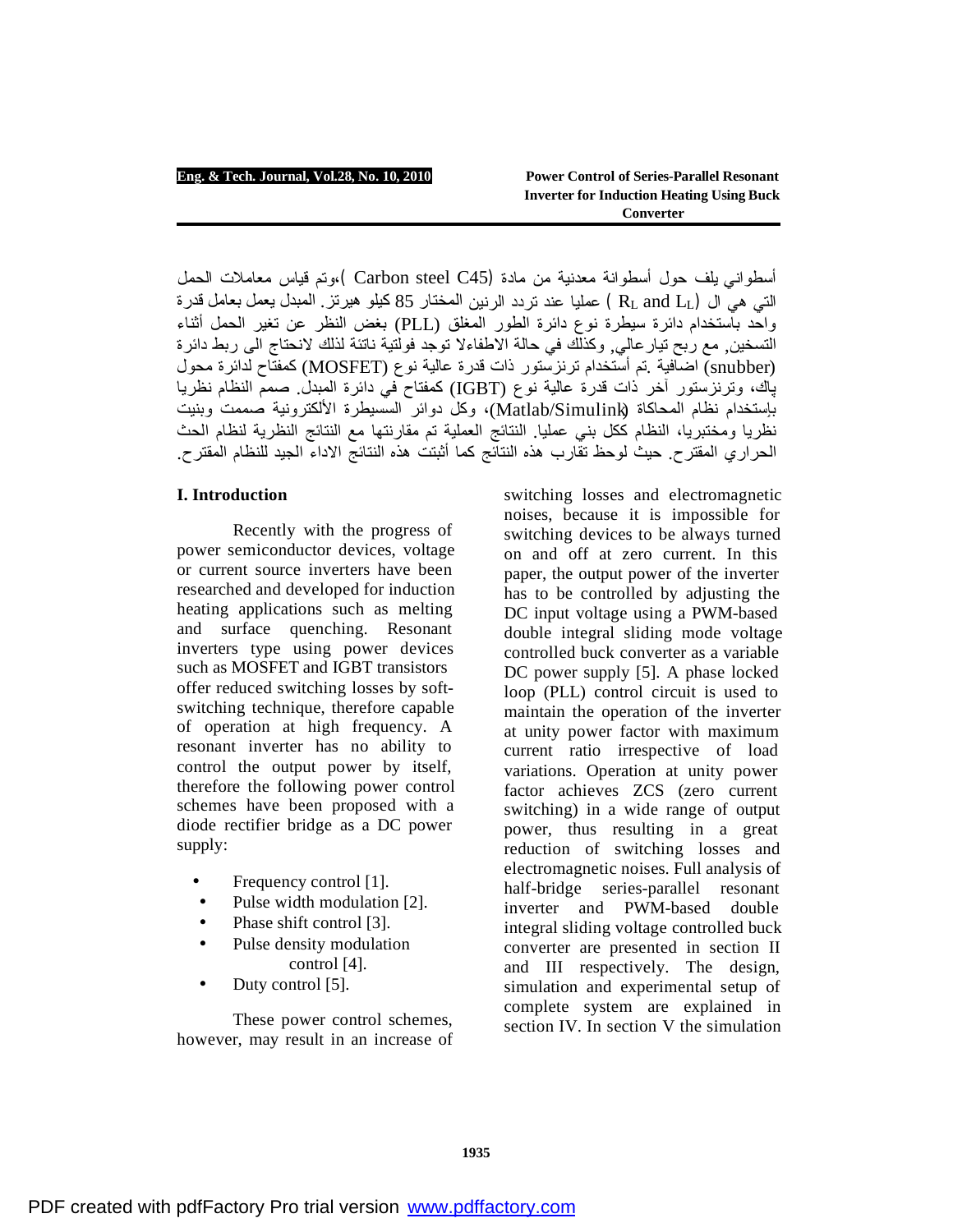and experimental results are obtained and compared to validate the proposed power controlled induction heating system.

## **II. Series-Parallel Resonant Inverters**

A simplified circuit diagram of a half-bridge series-parallel resonant inverter is shown in Fig. (1-a). A module of dual (IGBT) transistor is used. The induction heating load is modeled by a series combination of its equivalent resistance  $R_L$  and inductance LL.

In Fig. (1-b), typical on-off timings of the transistors and diodes at a leading power factor are shown. For a steady state cycle of the inverter operation, there are basically four distinct intervals. The harmonic analysis approach can be employed to develop expressions for the output circuit variables [6].

The analysis implies the following simplifications and assumptions:

(a) The input voltage of the inverter is constant. (b) The IGBT's and diodes are ideal.

(c) The parallel and series capacitors  $(C_P \text{ and } C_S)$  are treated as ideal capacitances with no losses.

The instantaneous inverter output voltage can be expressed in Fourier series as:

$$
V_o(t) = \frac{2V_1}{\pi} \sum_{n=1}^{\infty} \sin(n\omega t) \dots (1)
$$

**Power Control of Series-Parallel Resonant Inverter for Induction Heating Using Buck Converter**

Where n is odd,  $V<sub>1</sub>$  is the input voltage of the inverter and  $\omega$  is the angular frequency.

The nth harmonic impedance of the series and parallel circuits can be expressed as:

$$
Z_{Sn} = R_S + j \left( n \omega L_S - \frac{1}{n \omega c_S} \right) \dots (2)
$$

$$
Z_{Pn} = \frac{R_L + j n \omega L_L}{1 - n^2 \omega^2 L_L C_P + j n \omega R_L C_P} \dots (3)
$$

$$
I_{1n} = \frac{V_{on}}{Z_{in}} \qquad \qquad \qquad \ldots \ldots (4)
$$

Where

$$
V_{on} = \frac{2V_a}{n\pi}
$$
 and  $Z_{1n} = Z_{Sn} + Z_{Pn}...(5)$ 

The time-domain expression for the output current can be represented by:

$$
i_1(t) = \sum_{n=1}^{\infty} I_{1n} \sin(n\omega t - \emptyset_{1n})...(6)
$$
  

$$
I_{1n} = |\bar{I}_{1n}| \text{ and } \emptyset_{1n} = \tan^{-1}(Z_{1n})...(7)
$$

The induction heating coil voltage  $V_2$  (t) and current  $i_2(t)$  can be evaluated as:

$$
V_{2(\epsilon)} = \sum_{n=1}^{\infty} V_{2n} \sin(n\omega t + \theta_n) \dots (8)
$$

Where

$$
V_{2n} = I_{1n} | Z_{Pn} |
$$
 and  

$$
\theta_n = \tan^{-1}(Z_{Pn}) - \phi_{1n}
$$
 ....(9)

For the coil current,

**1936**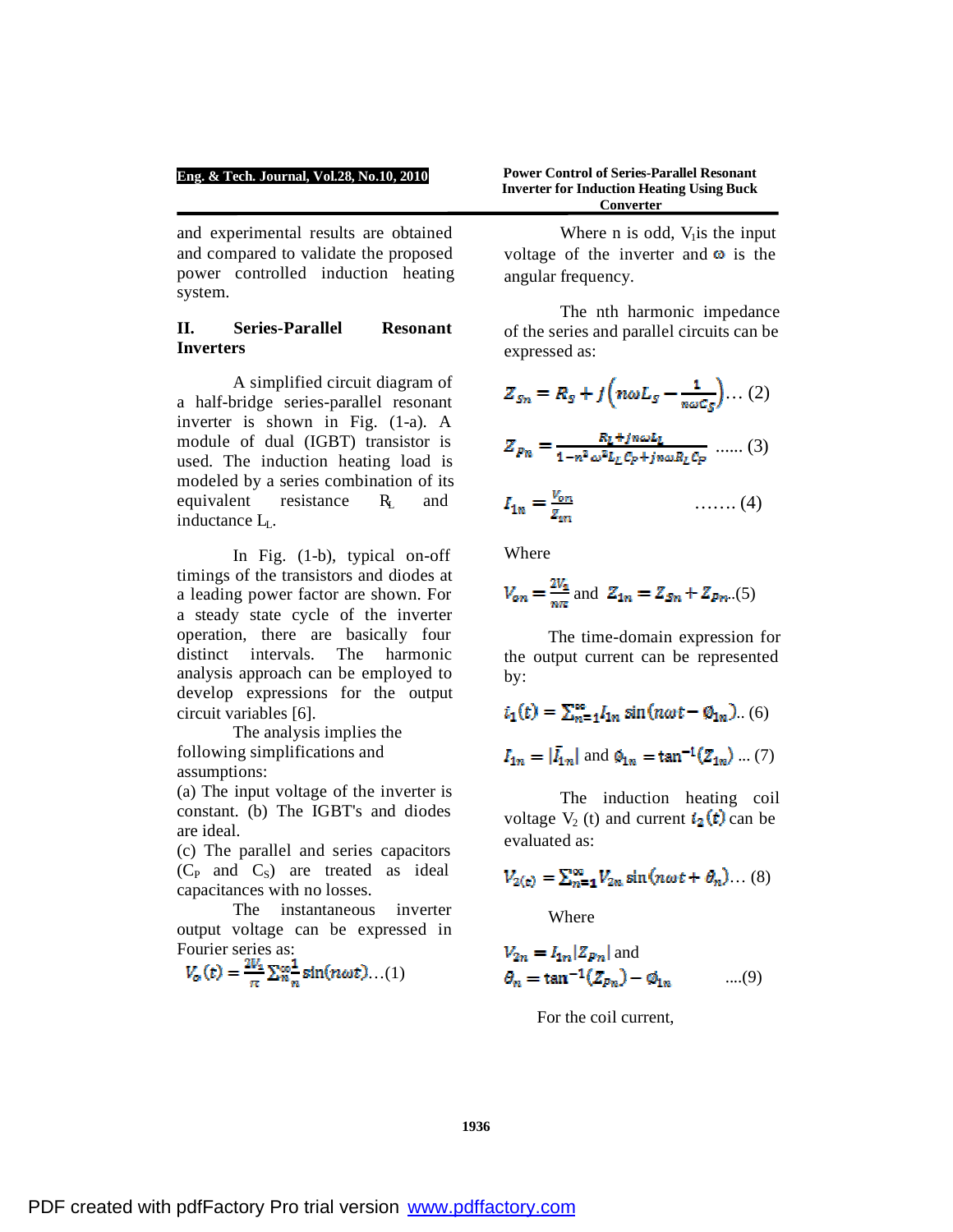**Eng. & Tech. Journal, Vol.28, No.10, 2010**

$$
i_2(t) = \sum_{n=1}^{\infty} I_{2n} \sin(n\omega t + \emptyset_{2n}). \tag{10}
$$

Where

$$
I_{2n} = \frac{v_{\text{sn}}}{\sqrt{R_L^2 + (n\omega L_L)^2}}
$$
 and

$$
\emptyset_{2n} = \theta_n - \tan^{-1}\left(\frac{n\omega L_L}{R_L}\right) \dots \dots (11)
$$

The RMS values of the inverter output current, and induction heating coil current and voltage can be calculated as

$$
I_1 = \left(\sum_{n=1}^{\infty} \frac{I_{2n}^2}{2}\right)^{\frac{2}{n}}, \ I_2 = \left(\sum_{n=1}^{\infty} \frac{I_{2n}^2}{2}\right)^{\frac{2}{n}},
$$
 and

$$
V_2 = \left(\sum_{n=1}^{\infty} \frac{v_{in}^2}{2}\right)^{\frac{2}{2}} \quad \dots \dots (12)
$$

Considering only the fundamental component for simplicity, the magnitude of the current gain can be written in the form

$$
\frac{I_2}{I_1} = \left[ (1 - \omega^2 L_L C_P)^2 + (\omega C_P R_L)^2 \right]_2^{-4}
$$
  
...... (13)

The maximum operating

frequency  

$$
f_m = \frac{1}{2\pi} \sqrt{\frac{1}{L_L C_P} - \frac{R_L^2}{2L_L^2}}
$$
........(14)

And its corresponding value is

$$
\left(\frac{I_2}{I_1}\right)_{max} = \left[\frac{C_P R_L^2}{L_L} \left(1 - \frac{C_P R_L^2}{4L_L}\right)\right]^{-\frac{2}{2}} \dots (15)
$$

For our practical cases,

**Power Control of Series-Parallel Resonant Inverter for Induction Heating Using Buck Converter**

$$
\frac{C_P R_L^2}{L_L} \ll 1 \qquad \qquad \qquad \ldots \ldots \ldots (16)
$$

Then, equation (13) reduces to  $\overline{a}$   $\overline{b}$ 

$$
\left(\frac{l_2}{l_1}\right)_{max} \approx \frac{1}{R_L} \sqrt{\frac{l_1}{C_P}} \quad \dots \dots \dots \dots \tag{17}
$$

It is a simple matter to show that the inverter runs at unity power factor with maximum current gain, i.e., operation at point *B* as illustrated in Fig. (2), if the series compensating capacitance  $C<sub>S</sub>$  takes approximately the following value:

$$
C_S \approx \frac{C_P}{\frac{L_S}{L_L} - 0.5} \qquad \qquad \dots (18)
$$

The frequency at point B is chosen according to the induction heating application.

The overall inverter circuit efficiency can be expressed as:

$$
\eta = \frac{l_2^2 R_L}{l_2^2 R_S + l_2^2 R_L} \eta_C = \frac{\eta_C}{\frac{1}{(l_2)^2 R_L} \eta_L} \dots (19)
$$

Where

$$
\eta_c \approx R_w/R_L \qquad \qquad \ldots \ldots \ldots (20)
$$

 $\eta_c$  is the heating coil efficiency and R<sub>w</sub> denotes the work-piece reflected resistance. Maximum overall inverter circuit efficiency occurs at maximum current gain

$$
\eta_{\text{max}} \approx \frac{1}{\left(\frac{I_2}{I_2}\right)^2 \frac{R_S}{R_L} + 1} \frac{R_W}{R_L} \dots \dots \dots (21)
$$

**1937**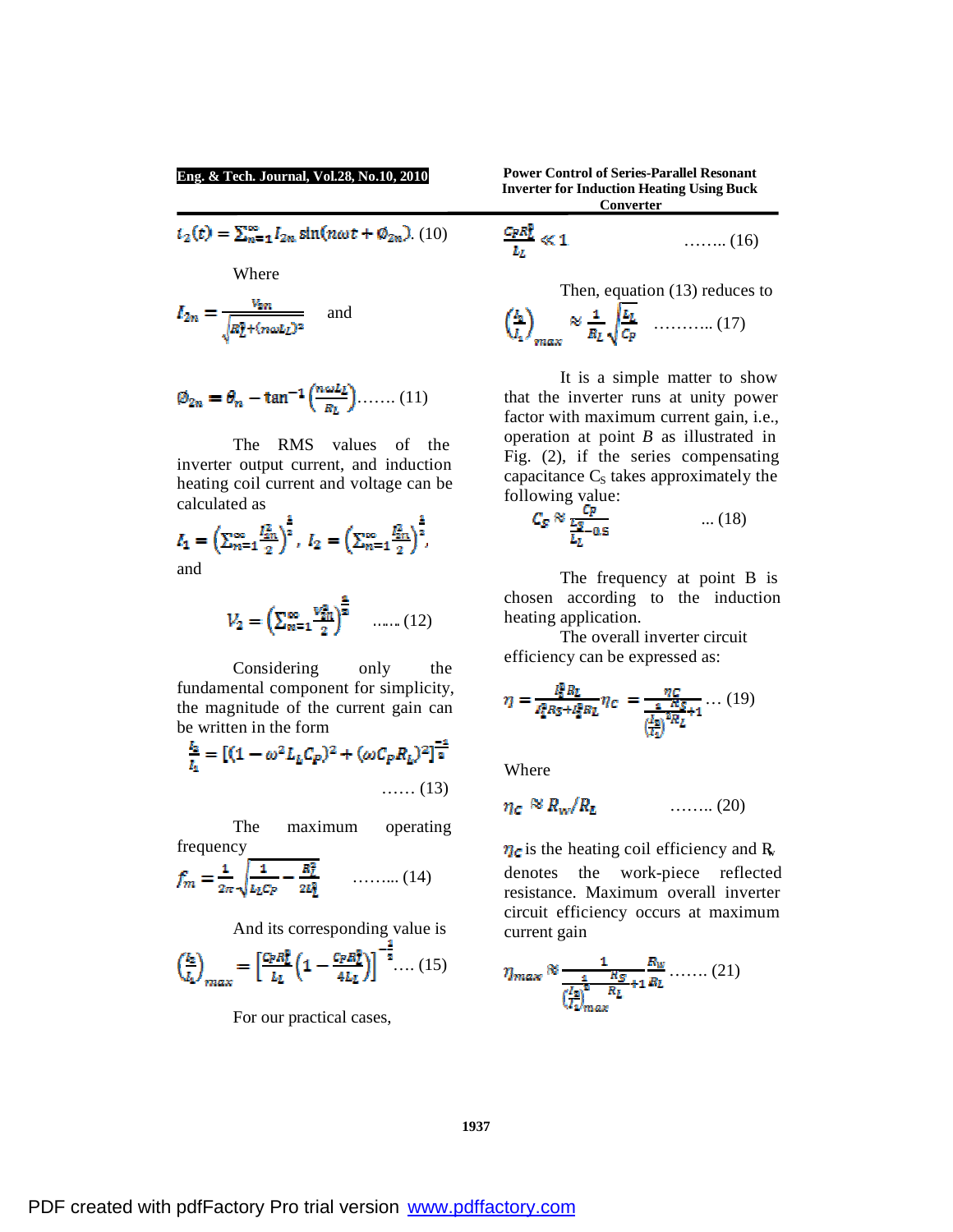### **III. Sliding Mode Controllers**

The basic principle of SM control is to design a certain sliding surface in its control law that will direct the trajectory of the state variables toward a desired origin. In the case of a single switch DC–DC converter, it is appropriate to have a control law that adopts a switching function such as

 $u = \frac{1}{2}(1 + sign(S))$ …. (22)

Where *u* is the logic state of the converter's power switch, and *S* is the instantaneous state variable's trajectory which, in the case of a second-order controller is described as:  $S = \alpha_1 x_1 + \alpha_2 x_2 + \alpha_3 x_3 \quad \dots (23)$ 

 $\alpha_1$ ,  $\alpha_2$ , and  $\alpha_3$  represent the control parameters, usually referred to as sliding coefficients, and *x1*, *x2*, and *x<sup>3</sup>* denote the desired state feedback variables to be controlled. By enforcing  $S = 0$ , a sliding surface (plane), as shown in Fig. (3) can be obtained.

In brief, the entire SMcontrol process can be divided into two phases. In the first phase (reaching phase), regardless of the starting position, the controller will perform a control decision that will drive the trajectory of the state variables to converge to the sliding surface as shown in Fig. (3-a). This is possible through the compliance of the so-called hitting condition.

**Power Control of Series-Parallel Resonant Inverter for Induction Heating Using Buck Converter**

When the trajectory is within a small vicinity of the sliding surface, it

is said to be in SM operation, which is the second phase of the control process. The controller will give a series of control actions via switching such that the trajectory is maintained within a small vicinity of the sliding surface and is concurrently directed toward the desired reference at origin O Fig. (3-b) [7] ,[8],[9],[10] ,[11].

Hence, when the system enters into SM operation, its equivalent trajectory can be ideally described as S  $= 0$ . This also defines the dynamic characteristic of the system, which can be designed by the proper choice of control parameters, i.e., sliding coefficients.

For double integral sliding mode (DISM) voltage controlled buck converter, the controlled state variables are the voltage error  $x<sub>1</sub>$ , the voltage error dynamics (or the rate of change of voltage error)  $x_2$ , the integral of voltage error  $x_3$ , and the double integral of the voltage error *x4*, which are expressed as [8]

$$
x_1 = V_{ref} - \beta v_o
$$
  
\n
$$
x_2 = \dot{x}_1
$$
  
\n
$$
x_3 = \int x_1 dt
$$
  
\n
$$
x_4 = \int (\int x_1 dt) dt
$$
 (24)

Substitution of the buck converter's behavioral models under continuous conduction mode (CCM) of operation into the time differentiation of (24) gives the dynamical model of the proposed system as: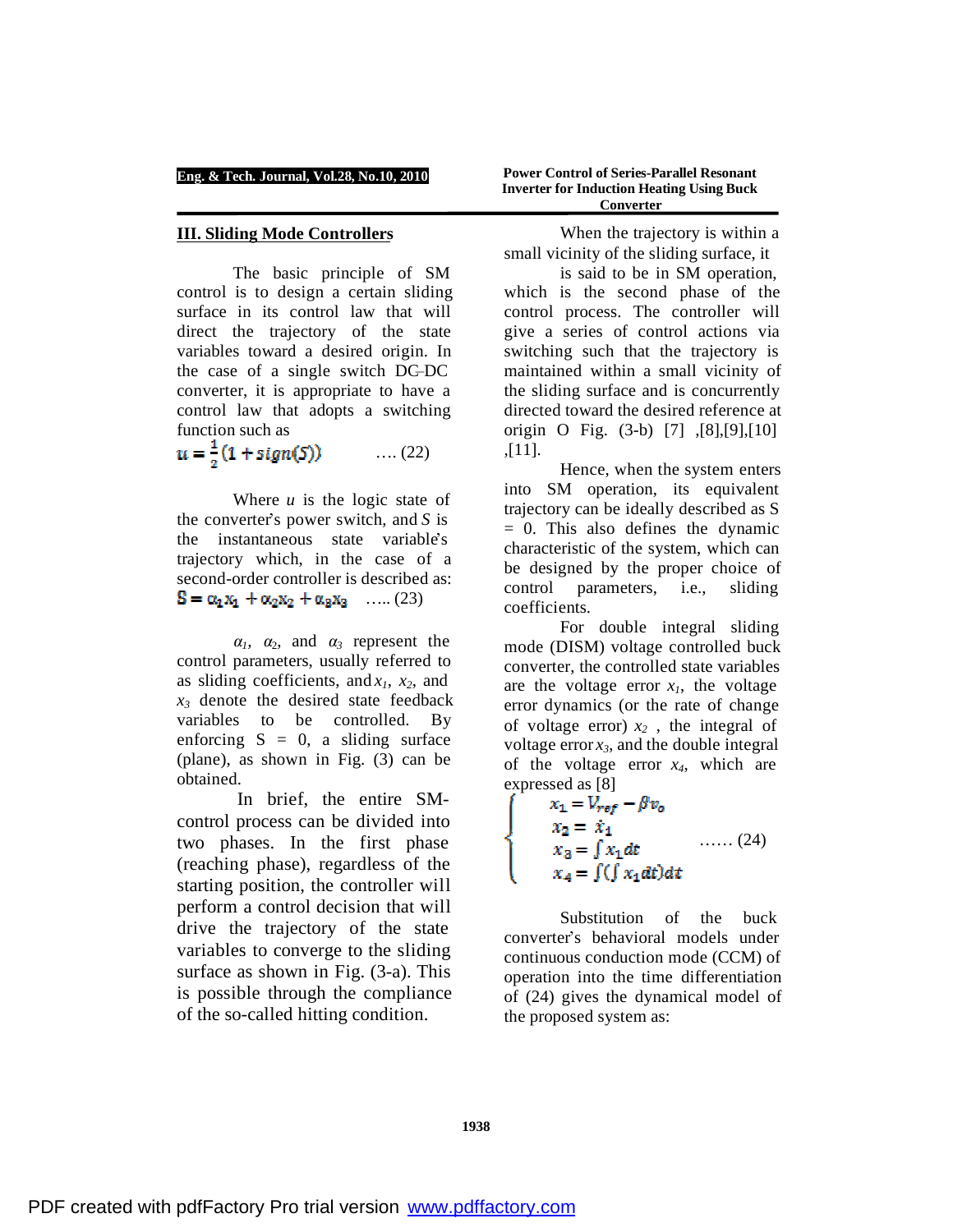$$
\begin{aligned}\n\hat{x}_1 &= \frac{d(V_{ref} - \beta v_0)}{dt} = -\frac{\beta}{c} t_c \\
\dot{x}_2 &= \frac{\beta}{v_L c^2} t_c - \frac{\beta v_1}{L c} u + \frac{\beta v_0}{L c} \quad \dots (25) \\
\dot{x}_3 &= x_1 = V_{ref} - \beta v_0 \\
\dot{x}_4 &= \int x_1 dt = \int (V_{ref} - \beta v_0) dt\n\end{aligned}
$$

The equivalent control signal of the proposed DISM voltage controller is obtained by solving:  $\sqrt{dS}$  $\mathbf{r} = \mathbf{r}$  .  $(26)$  .  $(26)$  .  $(26)$  .  $(26)$  .  $(26)$ 

$$
\left(\frac{1}{\alpha c}\right) = \alpha_1 x_1 + \alpha_2 x_2 + \alpha_3 x_3 + \alpha_4 x_4 = 0.(26)
$$

This gives:  
\n
$$
u_{eq} = \frac{\beta L}{\beta v_i} \left( \frac{1}{v_L c} - \frac{\alpha_i}{\alpha_2} \right) i_c + \frac{\beta v_e}{\beta v_i} + \frac{\alpha_s}{\alpha_s} \frac{LC}{\beta v_i} (V_{ref} - \beta v_o) + \frac{\alpha_s}{\alpha_s} \frac{LC}{\beta v_i} \left( V_{ref} - \beta v_o \right) dt
$$
\n(27)

Where C, L and *r<sup>L</sup>* denote the capacitance, inductance, and instantaneous load resistance respectively; V*ref,* V*<sup>i</sup>* and V*<sup>o</sup>* denote the reference, instantaneous input, and instantaneous output voltages respectively;  $\beta$  denotes the feedback network ratio;  $i<sub>L</sub>$ *, i<sub>C</sub>*, and  $i<sub>r</sub>$  denote the instantaneous inductor, instantaneous capacitor, and instantaneous output currents respectively; and *ueq* is the equivalent control signal which is continuous and bounded by 0 and 1, i.e.,  $0 \leq u_{eq} \leq 1$ .

In PWM form, the proposed DISM voltage controller for the buck converter inherits the expression [8]:

$$
V_C = -K_1 i_C + K_2 (V_{ref} - \beta V_o) + K_3 \int (V_{ref} - \beta V_o) dt + \beta V_o
$$
  
.... (28)

**Power Control of Series-Parallel Resonant Inverter for Induction Heating Using Buck Converter**

Where

$$
\begin{cases}\nK_1 = \beta L \left(\frac{\alpha_1}{\alpha_2} - \frac{1}{r_L C}\right) \\
K_2 = \frac{\alpha_3}{\alpha_2} LC \dots \dots \dots \dots \dots (29) \\
K_3 = \frac{\alpha_4}{\alpha_2} LC\n\end{cases}
$$

 $K_1$ ,  $K_2$ ,  $K_3$ , are the fixed gain parameters in the proposed controller.

Fig. (4) shows a schematic diagram of the derived PWM-based DISM voltage controller for the buck converters [8].

## *IV. System Simulation and Implementation*

 This section covers the design, simulation, and implementation of the half-bridge series-parallel resonant inverter for induction heating. A block diagram for the system is shown in Fig. (5). A phased locked loop is used to maintain the operation of the inverter at unity power factor in order to maximize the input power and reduce the switching losses of power devices. A three phase bridge full wave rectifier is used as a DC power supply and a capacitor is connected across the terminals of the rectifier as a smoothing filter. A PWM-based double integral sliding mode voltage controlled buck converter is used to obtain adjustable DC supply voltage to the inverter. Two equal capacitors  $(CS_1, CS_2)$  and resisters (RS1, RS2) are connected as shown in Fig. (5) across the output of buck converter terminals for the junction N to be at midpotential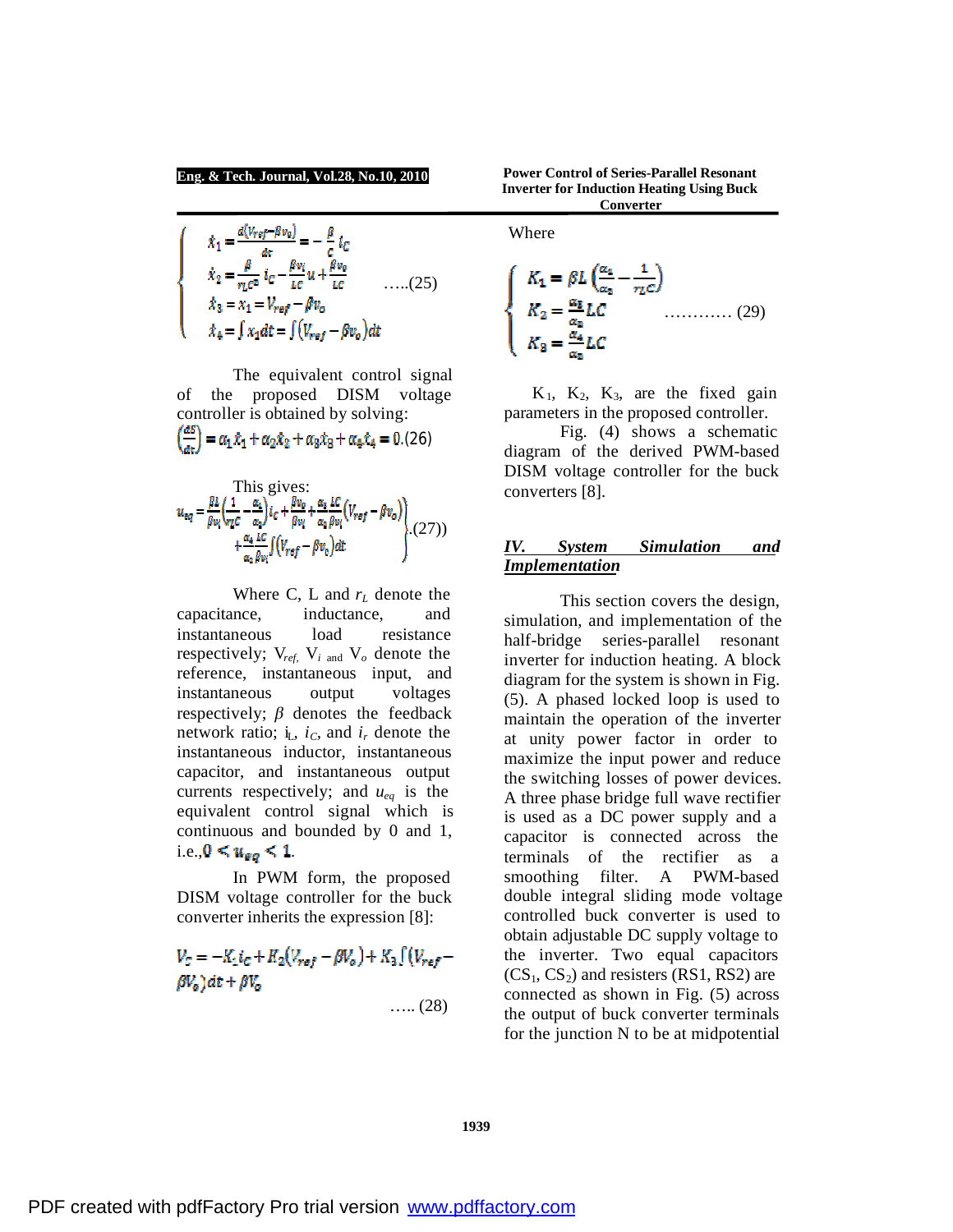with half the buck converter output voltages across each capacitor and resistor. These equal voltages are applied to the half bridge seriesparallel resonant inverter circuit. The power of the inverter can be varied when the output voltage of buck converter is varied.

### *A. System Design*

A laboratory scale inductionheating coil is designed and constructed to obtain proper match between heating circuit and the power source. The heating coil is a 7 turn of axial length 10 cm and external diameter 6.5cm. It is making from 1 cm diameter round

Copper tubing. The work-piece is a 15cm long, a carbon steel-C45 cylindrical billet diameter of 5cm.The induction heating coil parameters  $R$ and L<sup>L</sup> depend on the inverter operating frequency and their experimental values at 85 KHz are respectively 0.278Ω, 1.6µH.

The value of the parallel capacitor  $(C_P)$  is calculated according to the equation (14)

$$
C_p \approx 2.1 * 10^{-6} F
$$
 ...... (30)

A value of the series capacitor  $(C<sub>s</sub>)$  is chosen as  $(0.6 \mu F)$  in order to run the inverter at unity power factor with maximum current gain. Current gain is

calculated according to equation (17),<br>  $\left(\frac{I_2}{I_1}\right)_{\text{max}} \approx (3.2)$  ...... (31)  $\approx$  (3.2) ...... (31)

A series resistance  $R<sub>S</sub>$  and series inductance  $L_s$  are experimentally found to be  $0.25\Omega$  and  $4.86\mu$ H

**Power Control of Series-Parallel Resonant Inverter for Induction Heating Using Buck Converter**

respectively. The resistance of the induction heating coil at no load  $(R<sub>c</sub>)$  is experimentally found to be  $0.0122$ .

 The work-piece reflected resistance  $(R_w)$  can be calculated as

# $R_w = R_L - R_c = 0.278 - 0.012 = 0.266\Omega$ … (32)

The maximum efficiency of the inverter circuit can be calculated according to the equation (21) as

$$
\eta_{max} \approx \frac{1}{\left(\frac{I_2}{I_1}\right)^2} \frac{R_S}{R_L} + 1} \frac{R_0}{R_L} = 86.9...(33)
$$

The insulated gate bipolar transistor (IGBT) is selected for the construction of the inverter. The type of the used IGBTs is 2MBI150N-060. Two equal capacitors  $(C_{s1}, C_{s2})$  of  $(7000 \mu \text{F},$ 75VDC ) value for each, and two equal resisters of 560 $Ω$ , 5 watt value for each are used to obtain a midpotential point N as shown in Fig. (5). A step-down DC-DC buck converter illustrated in Fig. (5), consists of a semiconductor switching device (power MOSFET type IRF540N), a shottky diode (D) type (SB360), used as a freewheeling diode, filter inductor (L), filter capacitor (C), and a small resistor of 0.1Ω, 25watt value is connected in series with the filter capacitance (C) as a current sensor. This current signal is fed to (DISM) controller circuit. The input voltage to the buck converter is applied from the rectifier bridge circuit and the

output voltage of the converter is applied to the inverter circuit.

The minimum value of filter inductance  $(L_{\text{(min.)}})$  is expressed as [12]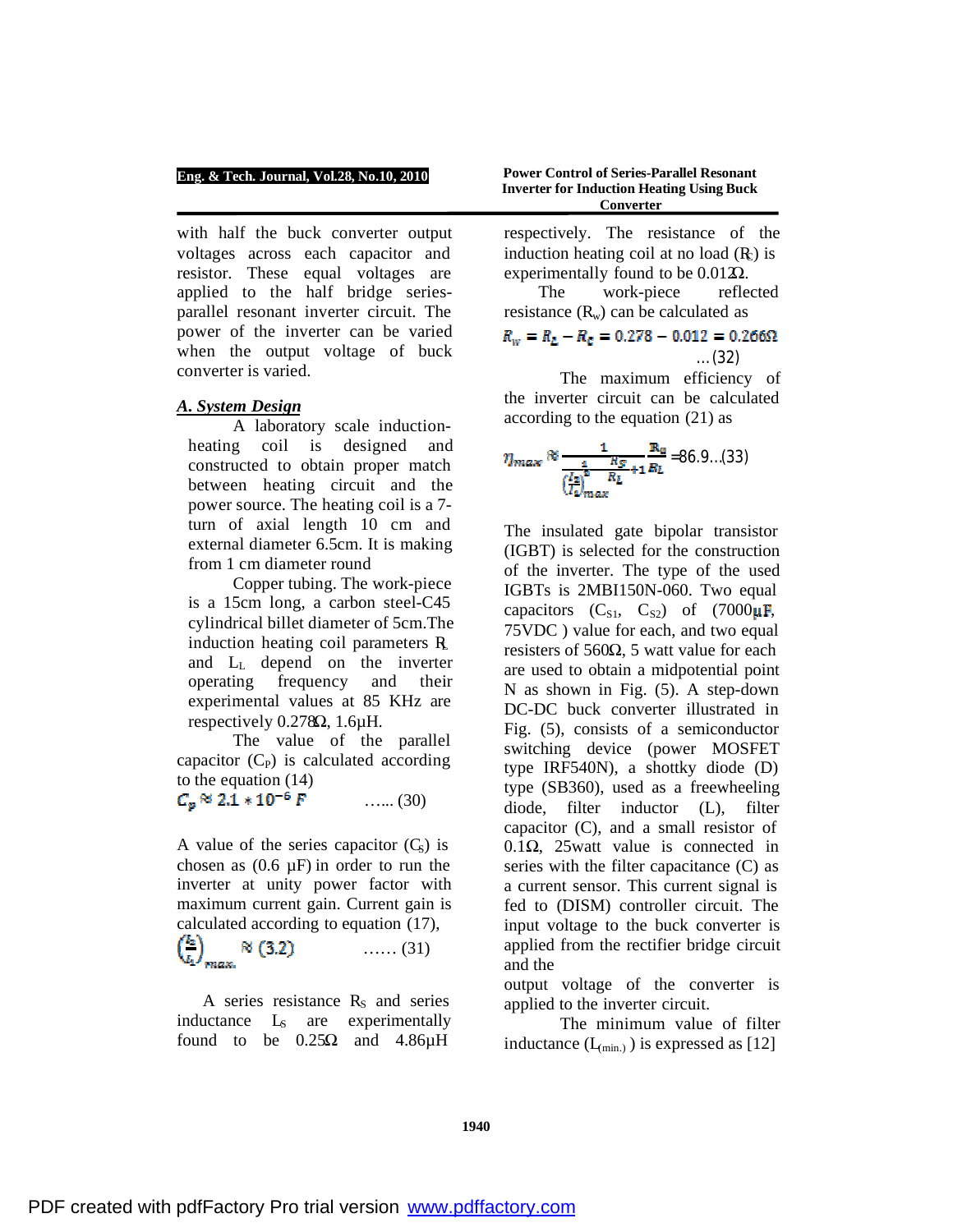$L_{(min)} = \frac{(1-D)R_L}{2f}$  ........... (34)

For typical values of D (duty ratio)  $=$ 0.5, and  $f = 25K$ HZ, R<sub>L</sub>=5Ω, the boundary (L (min.) =  $50\mu$ H). For (L > L (min.)), the converter operates in the continuous conduction mode (CCM). A value of (100µH) is chosen, the filter inductor current  $i_L$  in the (CCM) consists of a dc component  $I<sub>o</sub>$  with a superimposed triangular ac component flows through the filter capacitor as a current  $I_c$ , this current causes a small voltage ripple across the dc output voltage  $V_0$ . To limit the peak-to-peak value of the ripple voltage below a certain value  $(V_r)$ , the filter capacitor C must be greater than  $C_{(min.)}$  [12]

 $\ldots$ ........ (35)

At D=0.5,  $(V_r / V_o) = 1\%$ , L=62µH, and *f*=25KHZ, the minimum capacitance is equal to  $(200\mu F)$ . A value of  $(250\mu F)$ is chosen.

The proposed PWM-based double integral sliding mode voltage controller for buck converter is designed by finding the parameters of equation (28). The controller is designed to give a critically response with a bandwidth  $(f_{EW})$  of 2.5 kHz value, the sliding coefficients are: [8]

$$
\frac{a_4}{a_2} = 4\pi f_{BW} = 4\pi (2.5 * 10^3) = 31400 ...(36)
$$
  
\n
$$
\frac{a_3}{\alpha_2} = 4\pi^2 f_{BW}^2 =
$$
  
\n
$$
4\pi^2 (2.5 * 10^3)^2 = 246490000 ...(37)
$$

The reference voltage is set as  $V_{ref} = 2.5V$ , which gives

**Power Control of Series-Parallel Resonant Inverter for Induction Heating Using Buck Converter**

$$
\beta = \frac{v_{ref}}{v_{o(maxi)}} = 0.0416 \qquad \qquad \dots \dots \dots (38)
$$

Where  $V_{\text{o(max)}}$ the maximum value of buck converter is applied voltage which is equal to 60V. The Parameters  $K_1$  and  $K_2$  are calculated using equations (29) which are,

 $K_1 = 0.1306$  ............. (39)

 $K_2 = 6.168$  .......... (40)

 $K_3$  is chosen equal to (2000) according to the required damping response. According to the above values, the implemented control signal  $(V<sub>c</sub>)$ equation is,

$$
V_c = -0.1306i_c + 0.0416v_o + 6.168(V_{ref} - \beta v_o)
$$
  
+2000  $\left\{ (V_{ref} - \beta v_o) dt \right\}$  (41)

### **B. System Simulation**

 The complete system shown in Fig. (5) is simulated using Matlab/Simulink. The equations that are derived for half-bridge seriesparallel resonant inverter circuit in section two and the equations for the PWM-based DISM voltage controlled buck converter that are presented in section three are used in the simulation.

 A Simulink circuit for the system is implemented, and Fig. (6) shows this circuit. The designed parameters are used in the simulink circuit.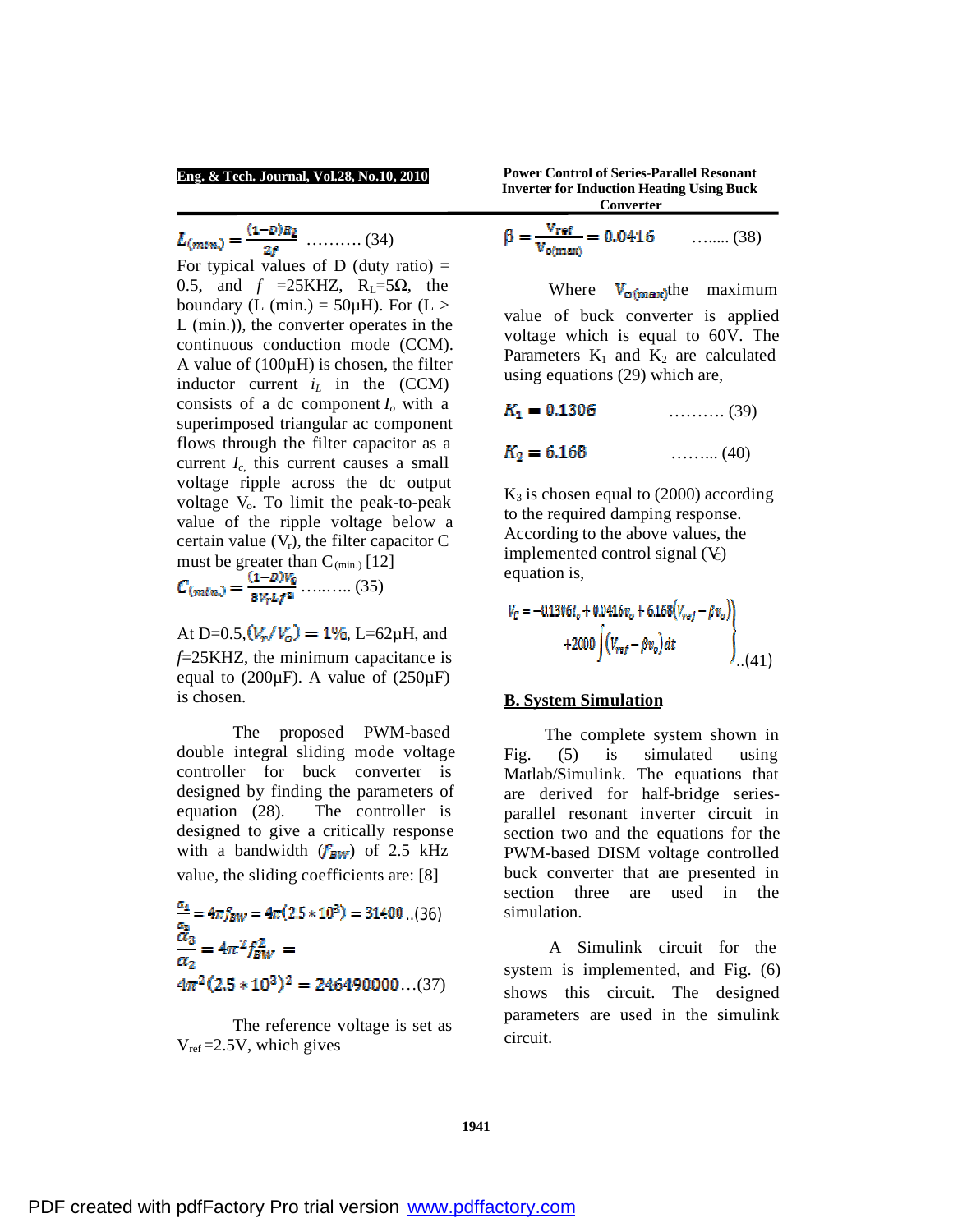### *c. System Implementation*

The complete designed system shown in Fig. (5) is experimentally constructed. The phase locked-loop (PLL) circuit, IGBT gate drive circuit, and PWM-based DISM voltage controller circuit are designed and built. In this section, all electronic circuits are presented and described.

# *1. Phase Locked-Loop(PLL) Control Circuit*

The parameters of the induction heating load vary during the heating cycle. It thus becomes necessary to change the operating frequency of the inverter in order to maintain its power factor near unity. The phased locked-loop (PLL) control circuit as seen from Fig. (7), plays a major role in the inverter operation. The

Former has the task of keeping a zero cross-current switching mode, irrespective of load variations.

This achieved by using a high frequency current transformer with ratio of  $20/1$  and a resistance of  $10\Omega$ 5watt value is connected across the secondary of this transformer to produce a voltage proportional to the inverter current  $(i_1)$ . This signal is applied to the comparator IC type (C272) to convert it to a square wave. The output of the comparator then applied to PLL IC type (TC4046BC) pin1  $(S1_{in}$  Signal). A two control pulses, the first control pulses is applied to gate drive circuit from pin4 of the PLL IC (VCO  $_{\text{out}}$ ), and the other control pulses is produced using NAND gate type (TC4011BF) as shown in Fig. (7).

**Power Control of Series-Parallel Resonant Inverter for Induction Heating Using Buck Converter**

When the frequencies of  $(S_1)$ and  $S_2$ <sub>in</sub>) signals are unequal, phase detector gives an output signal  $S<sub>out</sub>$ indicating frequency difference, and when locked it indicates a phase difference. The signal  $S<sub>out</sub>$  is used to shift the VCO toward lock before capture then holds the frequencies in lock. Locked condition is obtained when both  $(S1_{in}$  and  $S2_{in}$ ) signals have equal frequencies with their phase difference equal to zero.

# *2. Gate drive circuit*

Recently, the insulated gate bipolar transistor is gaining popularity for its relatively high speed and low gate power requirements. Its control terminals are the gate and emitter. The device turns on when a voltage greater than its gate emitter threshold voltage is applied between the gate and emitter, Fig. (8) shows the IGBTs drive circuit developed for the work.

The turn-on and turn-off pulses from the PLL control circuit output terminals (A and B) are first amplified to appropriate magnitude, and then sent through small pulse transformer to drive the MOSFET's (K2645). The upper and lower pairs of MOSFET's form push-pull drivers for gating IGBTl and IGBT2, respectively. The pulse transformers with ferrite cores isolate the IGBT's from the control circuitry. The coupling capacitors (0.22 µF) prevent any amount of dc current from flowing in the primary windings and saturating the transformers. Backto-back connected zener diodes (RD4A) limit the MOSFET gate to source voltage to about four Volts, and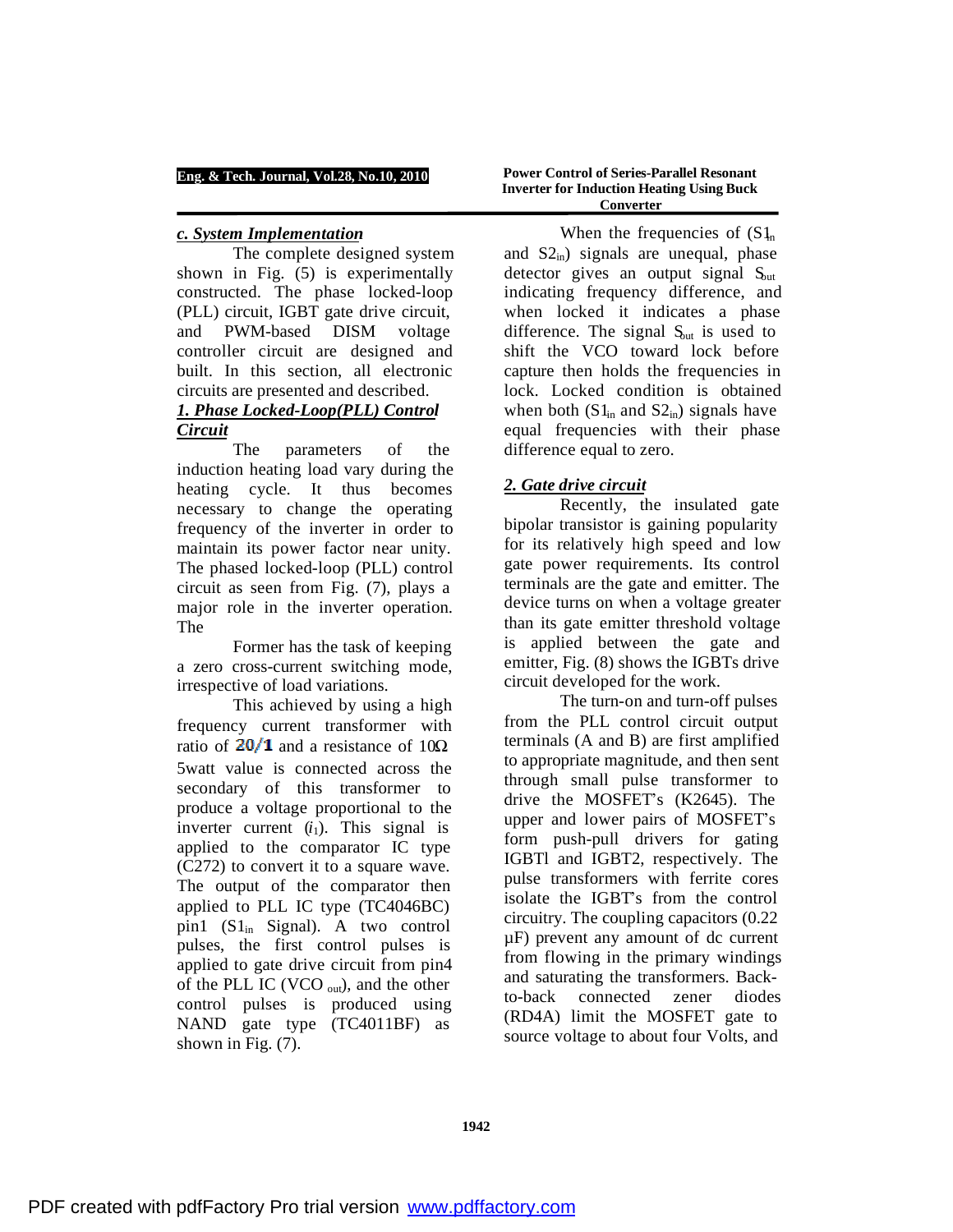protect the gates of the MOSFET's against over voltages induced by drain voltage spikes on the gates. Rapid turnoff times for the IGBT achieved with the speed-up capacitors (0.1µ*F*). The (10Ω) resistors, in series with the MOSFET's, provide supply protection against short circuits in case the MOSFET's conduct at the same time.

# *3. PWM-Based DISM Voltage Controlled Buck Converter*

The analog circuit using operation amplifiers, PWM integrated circuit, and optocoupler and power MOSFET driver is implemented shown in Fig. (9), the gains of operational amplifiers are chosen according to equation (44). A reference of 2.5V value type (TL431) is used to obtain a reference set value with high accuracy. Two resistors  $R_1$  and  $R_2$  are used as a voltage divider to produce the feedback output voltage which is equal to  $\beta V_0$  where  $\beta$  is equal to



A small resistor of 0.1Ω 25watt is used to measure the current of the filter capacitor (C) and applied to (DISM) controller. The operational amplifiers type (LM318) is used. The control signal  $(V<sub>C</sub>)$  which represents the output of last stage of operational amplifiers as shown in Fig. (9) is applied to the PWM IC type (SG3526) which its output is a PWM control pulses. A PWM control signal is isolated using optocoupler type (6N137), and then applied to a driver

**Power Control of Series-Parallel Resonant Inverter for Induction Heating Using Buck Converter**

type (ULN2003) in order to produce very small rise and fall times for control pulses. A switching frequency is chosen as a 25 KHz by a proper values of resistor and capacitor connected to the (9, 10) of PWM IC (SG3526).

# *V. Results and Discussion*

A matlab Simulink and the experimental circuits that are used to obtain the simulation and experimental results, set up respectively.

Fig. (10) shows the experimental waveforms of the inverter current (*i1*) at switching frequency of (75 kHz, 85kHz, 100kHz) and DC applied voltage of 20V, the amplitudes of the experimental currents are equal to (7 A, 4 A, 4A) respectively.

Fig. (11) shows the simulated waveforms of the inverter current  $(i)$ at switching frequency of (75 kHz, 85kHz, 100kHz) and DC applied voltage of 20V, the amplitudes of the simulated currents are equal to (6.5 A, 4 A, 4.5A) respectively. A close agreement between simulated and experimental waveforms is noticed. Fig. (12) shows the experimental waveforms of the load current  $(i_2)$  at switching frequency of (75 kHz, 85kHz, 100kHz) and DC applied

voltage of 20V, the amplitudes of the experimental currents are equal to (12A, 10A, 8A) .

Fig. (13) shows the simulated waveforms of the load current  $(i_2)$  at switching frequency of (75 kHz,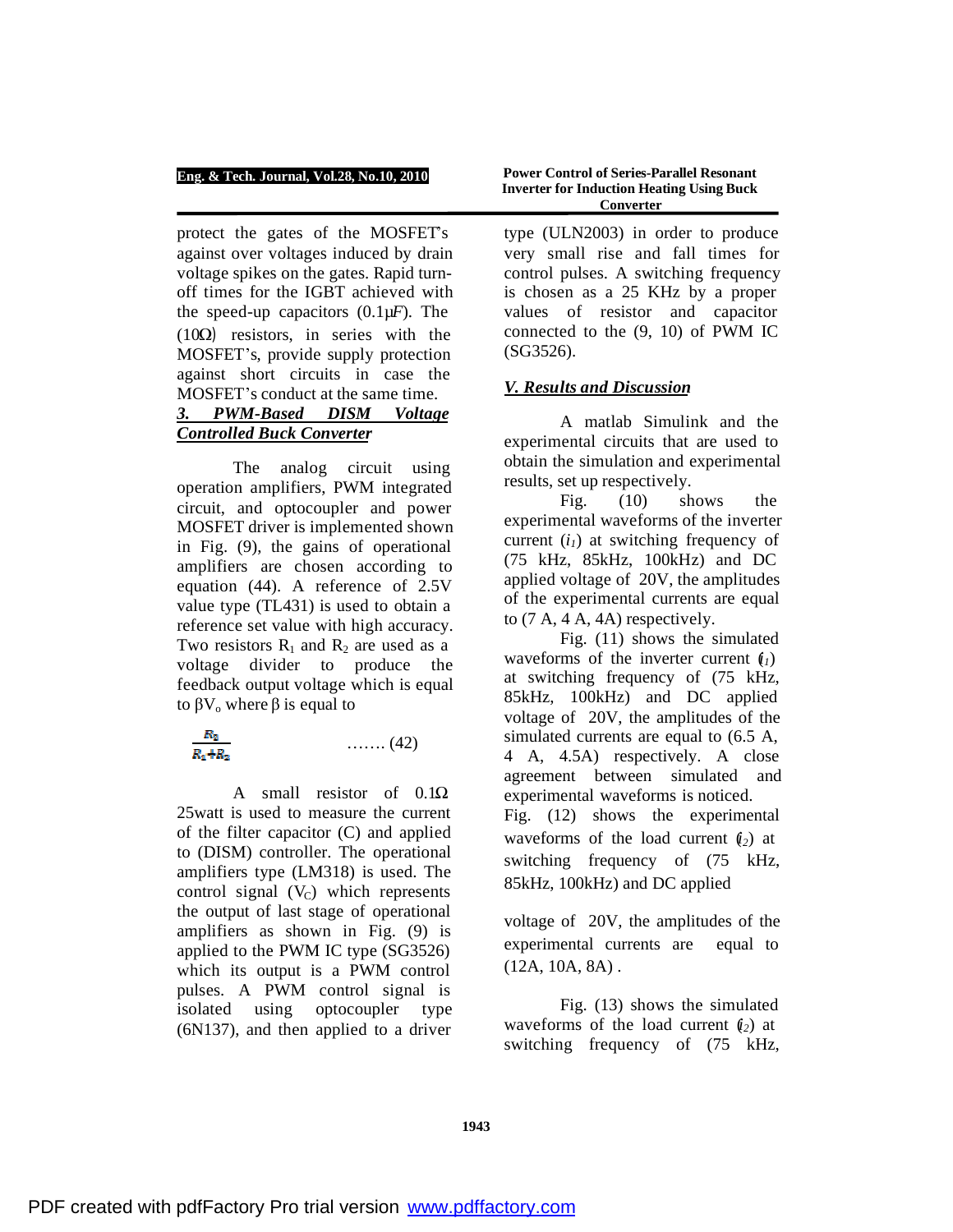85kHz, 100kHz) and DC applied voltage of 20V, the amplitudes of the experimental currents are equal to (12.5A, 10A, 9A). A close agreement between simulated and experimental waveforms is noticed.

Fig. (14) shows the experimental waveforms of the inverter current (*i1*) at switching frequency of (75kHz, 85kHz,100 kHz) and DC applied voltage of 40V, the amplitudes of the experimental currents are equal to (12 A, 8 A, 11.8A) respectively.

Fig. (15) shows the simulated waveforms of the inverter current  $(i_l)$ at switching frequency of (75kHz, 85kHz, 100 kHz) and DC applied voltage of 40V, the amplitudes of the experimental current is equal to (12 A, 8 A, 12.5A) respectively. A close agreement between simulated and experimental waveforms is noticed.

Fig.  $(16)$  shows the experimental waveforms of the load current (*i2*) at switching frequency of (75kHz, 85kHz, 100 kHz) and DC applied voltage of 40V, the amplitudes of the experimental currents is equal to  $(22A, 18A, 15A)$ .

Fig. (17) shows the simulated waveforms of the load current  $(i<sub>2</sub>)$  at switching frequency of (75kHz, 85kHz, 100kHz) and DC applied voltage of 40V, the amplitudes of the experimental currents are equal to (28A, 21A, 19A).

In the Figures  $(10)$  to  $(17)$ , a good agreement between simulation and experimental results is noticed for low values of inverter current  $(i_l)$  and load current (*i*<sub>2</sub>) especially when the inverter applied dc voltage equals to

**Power Control of Series-Parallel Resonant Inverter for Induction Heating Using Buck Converter**

20V. But when the applied voltage is increased to 40V, the currents  $i_l$  and  $i_2$ are increased and a small difference between simulation and experimental results is noticed. This difference is due to variation of the induction heating load parameters at higher currents, this is not taken into account for simulation, also the capacitors are considered as a pure (Zero equivalent series resistance (ESR)) for simulation which is not practically satisfied.

Fig. (18) shows the simulated and experimental curves of the ratio of inverter current  $(i_l)$  to the load current  $(i_2)$   $(i_2/i_1)$  against switching frequency at 20V applied voltage. The ratio has a maximum value of 2.6 at resonant frequency 85 kHz.

Fig. (19-a) shows the experimental waveforms of (IGBT) collector to emitter voltage at 75 KHz and at 40V DC applied voltage; there is no voltage spike in this waveform when the inverter operates around the resonant frequency, and therefore no snubber circuit is needed.

Fig. (19-b) shows the experimental waveforms of (IGBT) collector to emitter voltage at 85 KHz and at 40V DC applied voltage; there is no voltage spike when the inverter operates at resonant frequency.

Table (1) shows the input power against the DC applied voltage of the inverter for switching frequencies 75 kHz, 85 kHz, and 100 kHz respectively. In this table the power is increased when the DC voltage is increased, for the same applied voltage the power is the

**1944**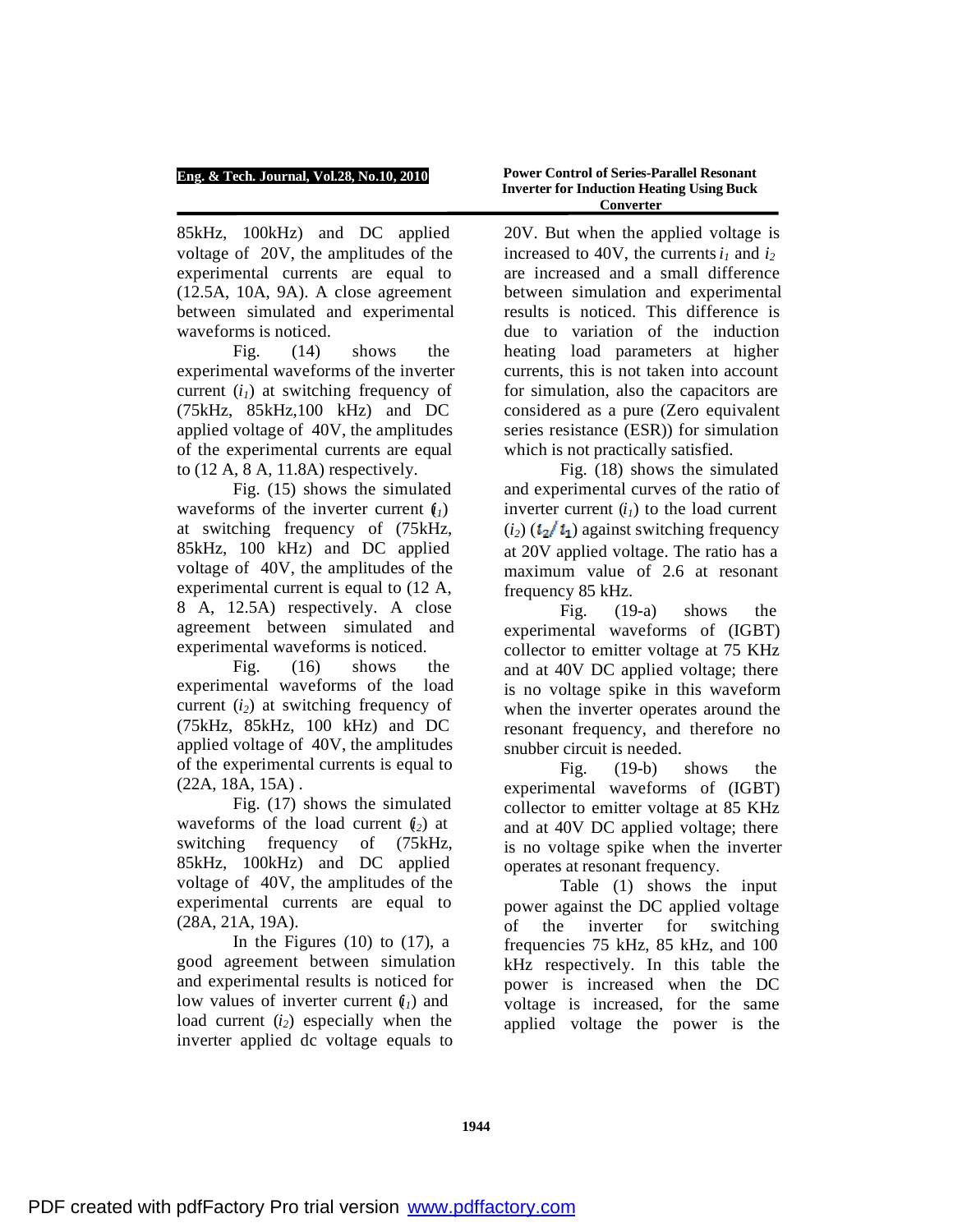highest at resonance frequency of 85 KHz value.

Table (2) shows the temperature variation of induction heating load (a billet of a carbon steel C45) against time at input power of 290 watt, 85 KHz switching frequency and 60V dc applied voltage.

A simulation and experimental results are provided to validate the theoretical design of a double integral sliding mode voltage controlled buck converter.

Fig. (20) shows the simulated and experimental waveforms of the output voltage of buck converter. The input voltage to the buck converter equals to 60V. The switching frequency equals to 25 KHz. The output voltage of the buck converter equals to 20V. A close agreement between simulated and experimental waveforms is noticed.

Fig. (21) shows the simulated and experimental waveforms of the output voltage of buck converter of buck converter that are equal to 40V. The applied voltage equal to 60V and the switching frequency equals to 25 KHz. A close agreement between simulated and experimental waveforms is noticed.

Fig. (22-a) shows the experimental waveforms of the gatesource voltage of the power MOSFET. For the applied voltage to the converter equals to 60V, and the output voltage of the converter equals to 40V.

Fig. (22-b) is the same of Fig. (22-a) but with buck converter output voltage of 20V.

The series-parallel resonant inverter is a nonlinear load to the buck converter, therefore the stability and steady state error must be tested for different values of dc output voltage .The ability of the double integral sliding mode voltage controller which is used to obtain small steady state error and stable response also must be tested. Simulation and experimental results for the DC output voltage of buck converter show very small steady state error, stable response and good performance of the suggested sliding mode controller for different values of dc output voltage.

# **VI. Conclusions**

 All electronic circuits are designed and built. The induction heating system is tested practically. Based on simulation and experimental results, the following aspects can be concluded:

1-The output power of the induction heater is controlled by varying the applied DC voltage of the inverter which represents the output of buck converter.

2- Maximum current gain  $(i_2/i_1)$  is obtained when the inverter is operated at resonance frequency with unity power factor.

3- There is no voltage spike in the switching devices at turn-off when the inverter is operated at resonance frequency or around this frequency.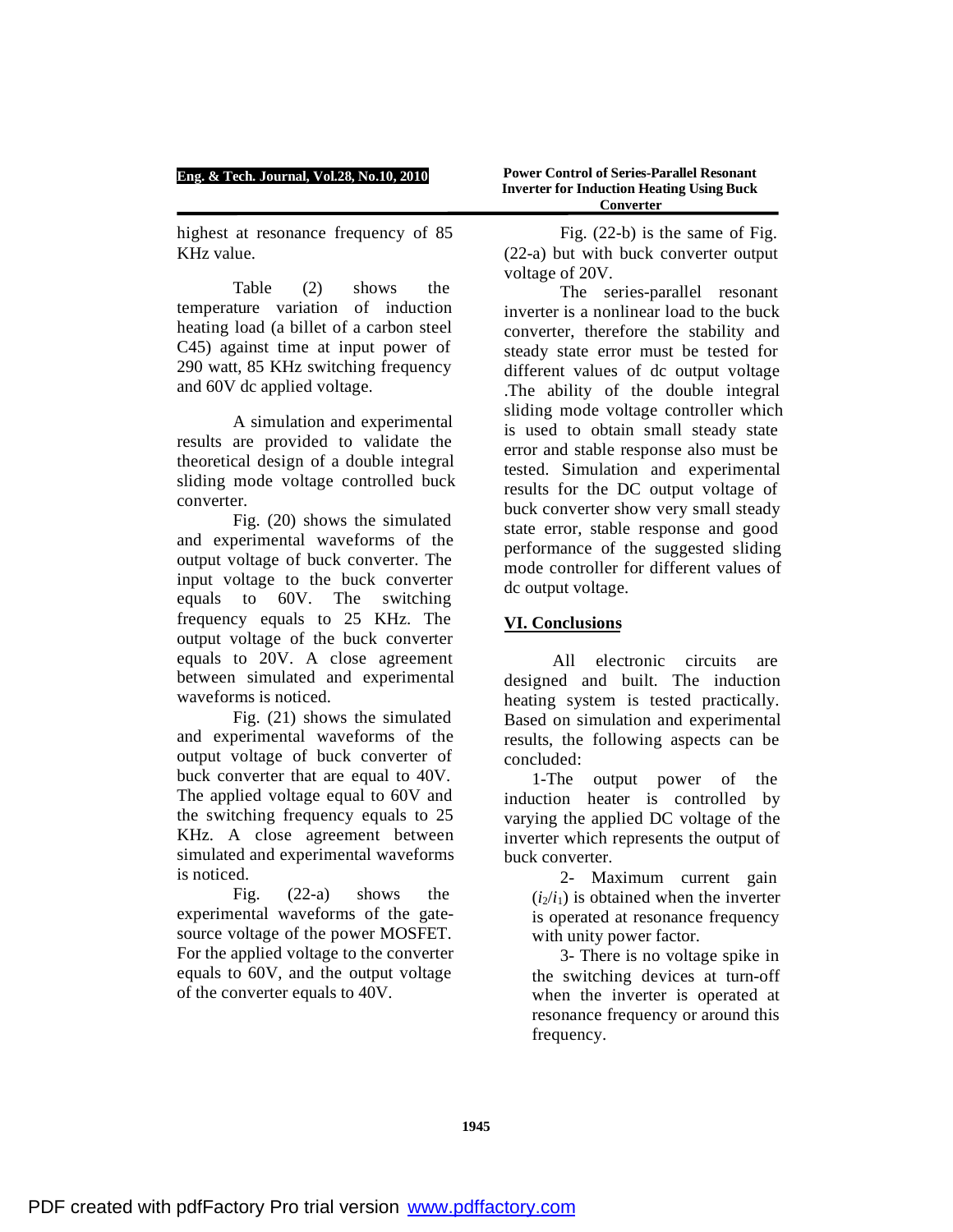4- Approximately sinusoidal waveforms for the inverter current  $i_1$  and load current  $i_2$  are obtained when the switching frequency equals to resonance frequency at unity power factor.

5- The inverter operates at unity power factor irrespective to the induction heating load parameters variation due to the operation of the phase locked loop circuit.

6- In this work, the maximum temperature of the billet that is obtained equals to  $120 \, \text{C}^{\circ}$ . Some practical limitations to increase the temperature of billet above  $120 \text{ C}^{\circ}$ are found. These limitations are:

- a- A good electrical insulator is needed between the billet and the coil suitable for high temperature. The used insulator is not sufficient.
- b- A good thermal insulation is needed to localize the heat through the billet (decreasing the heat radiation). In this work, no thermal insulator is used.
- c- Suitable high frequency high KVAR capacitors with low equivalent series resistance (ESR) are required. In this work, a bank of capacitors connected in parallel is used, these capacitors has low KVAR and high ESR.

 When the above requirements are met, the power can be increased and higher temperature will

**Power Control of Series-Parallel Resonant Inverter for Induction Heating Using Buck Converter**

> obtained since the rating of switching devices can satisfy a power of approximately 2 KW value.

## **References**

[1]-A. Dmowski, R. Bugyi, and P.Szewczyk, "A Novel Series-Resonant DC-DC Convverter with Full Control of Output Voltage at no Load Conditions. Compute Simulation Based Design Aspects," IEEE/ IAS Annu. Meet. 1992, PP. 924-928.

[2]-M. Nakaoka, Y. J. Kim, H. Ogiwara, and H. Vemura, "Modern Digital Controlled Constant High Frequency PWM Resonant DC-DC Converter Using Lumped Parasitic Reactive Circuit Components of High Voltage Transformer and Feeding Cable New Practical Application," IEEE/ IAS Annu. Meet. 1991, PP. 1088- 1097.

[3]-L. Grajales, J. A. Sabate, K. R. Wang, W. A. Tabisz,and F. C. Lee, " Design A 10 KW, 500 kHz Phase-Shift Controlled Series-Resonant Inverter for Induction Heating," IEEE/ IAS Annu. Meet. 1993, PP. 843-849.

[4]-H. Fujita H. Akagi, "Pulse-Density-Modulated Power Control of a 4KW, 450KHz Voltage-Source Inverter for Induction Melting Applications", IEEE Trans. on Indust. Application Vol. 32, No. 2, March/April 1996.

[5]-Name-Ju Park, Dong-Yan Lee and Dong-Seok Hyun, "A Power Control Scheme with Constant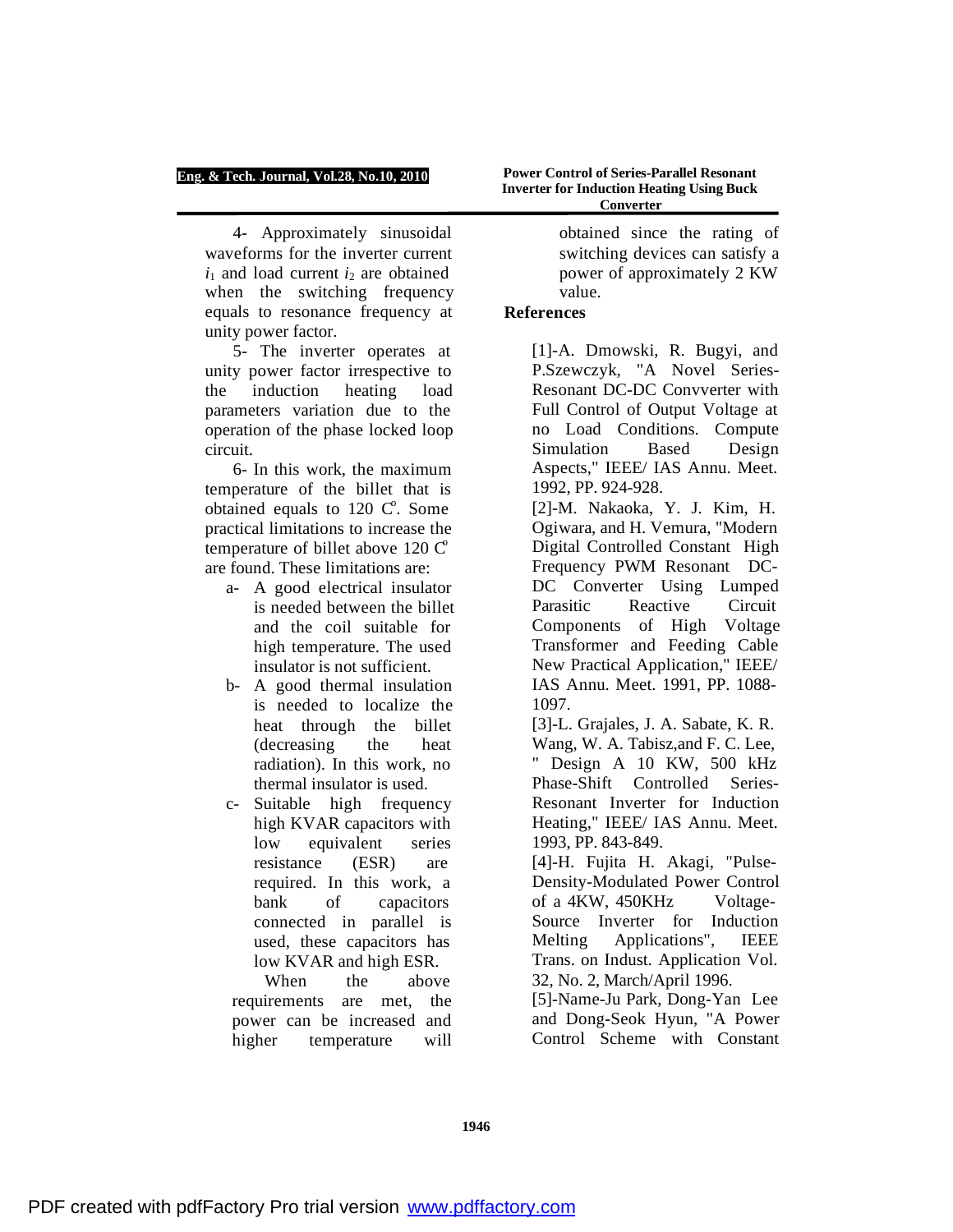Switching Frequency in Class D Inverter for Induction Heating Jar Application" , IEEE Trans. On Indust. Electronics, Vol. 54, No. 3, June 2007.

[6]-Mokhtar Kamil, Shigehino Yamamoto, and Minoru Abe, "A 50-150 KHz Half-Bridge Inverter for Induction Heating Applications", IEEE Trans. On Indust. Elect. Vol. 43, No. 1, February 1996.

[7]-Siew-Chong Tan,Y. M. Lai and Chi K. Tse., "General Design Issues of Sliding-Mode Controller for DC-DC Converters", IEEE Trans. on Indst. Electro. Vol. 55, No. 3, March 2008.

[8]-Siew-Chong Tan,Y.M.Lai and Chi K. Tse., "Indirect Sliding Mode Control of Power Converter Via Double Integral Sliding Surface",IEEE Trans. On Power Electron.,Vol. 23,No.2, March 2008.

[9]-Fossas, L. Martínez, and J. Ordinas, "Sliding mode control reduces audio susceptibility and load perturbation in the Cuke converter", IEEE Trans. Circuits Syst. I, vol. 39, no. 10, pp. 847– 849, Oct. 1992.

[10]-Siew-Chong Tan, "A Fixed-Frequency PWM Based Quasi-Sliding-Mode Controller for Buck Converters", IEEE Trans. on power Electron, Vol. 20, No. 6, November 2005.

[11]-S. C. Tan, Y. M. Lai, and C. K. Tse, "A unified approach to the design of PWM based sliding mode voltage controller for basic

**Power Control of Series-Parallel Resonant Inverter for Induction Heating Using Buck Converter**

> DC-DC converters in continuous conduction mode", IEEE Trans. Circuits Syst. I, vol. 53, no. 8, pp. 1816–1827, Aug. 2006. [12]-Muhammad H. Rashid, Power Electronics Hand Book, 2006.

### **Appendix**

Photos of the experimental system:

-Fig. (A1) Full bridge rectifier and inverter circuits.

-Fig. (A2) From left phase-locked loop circuit and gate drive circuit.

-Fig. (A3) power circuit of (DISM) controlled buck converter.

-Fig. (A4) induction heating load with temperature gauge.

-Fig. (A5) control circuit of (DISM) controlled buck converter.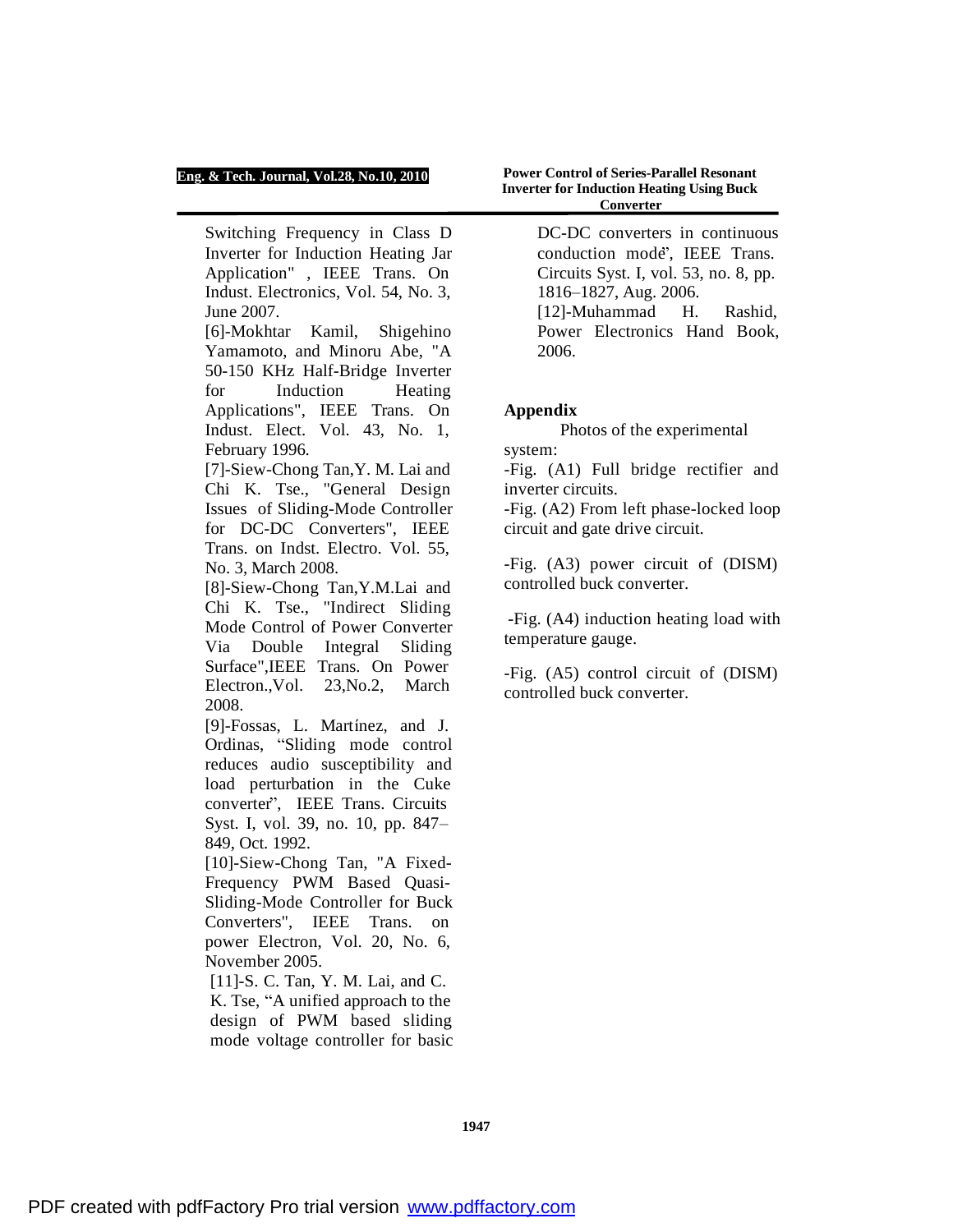**Power Control of Series-Parallel Resonant Inverter for Induction Heating Using Buck Converter**

| Table (1)                                                                  |                               |                       |                       |  |
|----------------------------------------------------------------------------|-------------------------------|-----------------------|-----------------------|--|
| Input power against DC applied voltage, at (75 kHz), (85kHz), and (100kHz) |                               |                       |                       |  |
| <b>DC Applied Voltage</b>                                                  | <b>Input Power at</b><br>(75) | <b>Input Power at</b> | <b>Input Power at</b> |  |
|                                                                            | kHz                           | $(85 \text{ kHz})$    | $(100 \text{ kHz})$   |  |
| 20V                                                                        | 30W                           | 35W                   | 20W                   |  |
| 30V                                                                        | 50W                           | 55W                   | 50W                   |  |
| 40V                                                                        | 105W                          | 110W                  | 100W                  |  |
| 45V                                                                        | 120W                          | 160W                  | 150W                  |  |
| 50V                                                                        | 160W                          | 195W                  | 160W                  |  |
| 60V                                                                        | 200W                          | 290W                  | 220W                  |  |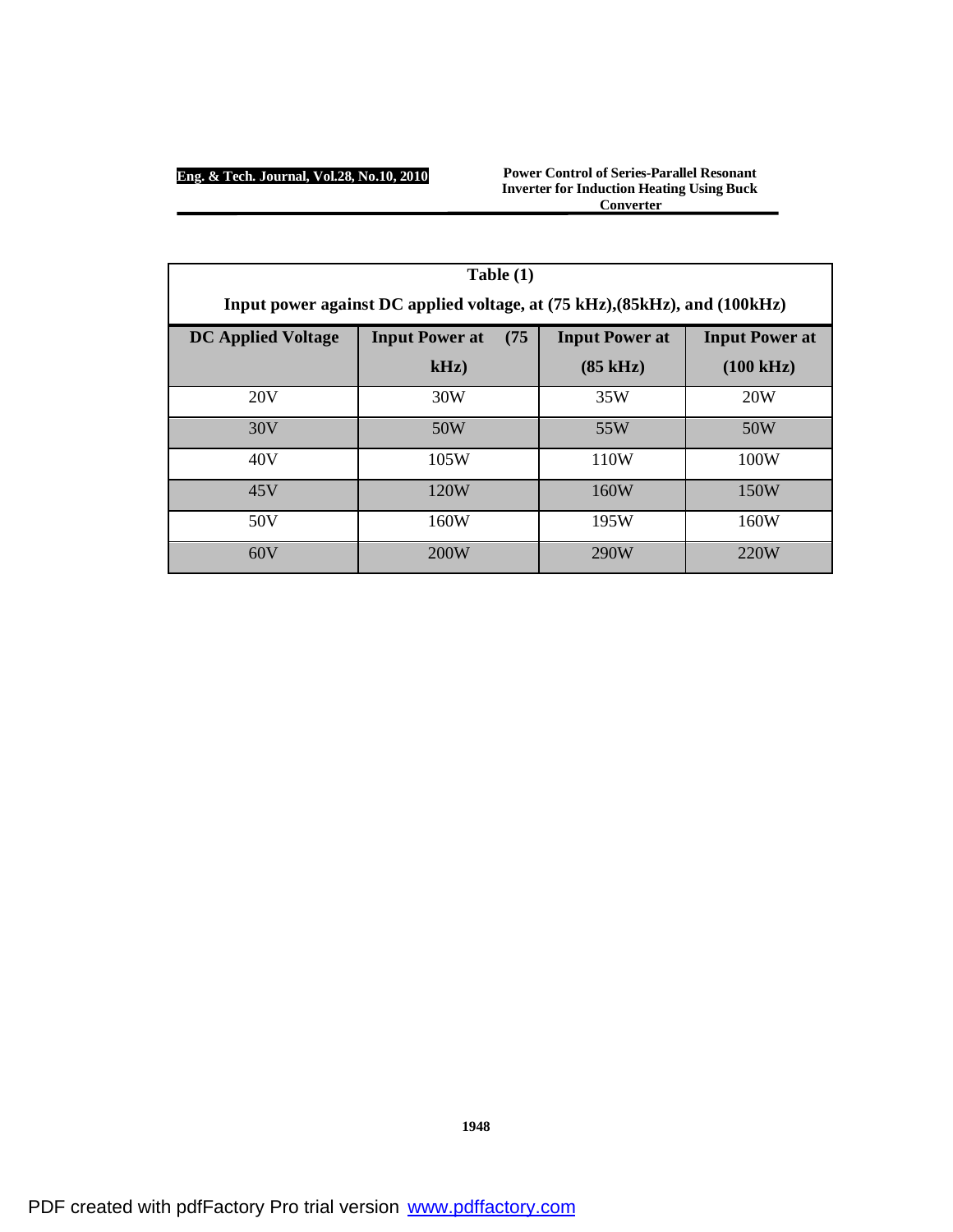**Power Control of Series-Parallel Resonant Inverter for Induction Heating Using Buck Converter** 

| Table $(2)$                                                                |                   |  |  |
|----------------------------------------------------------------------------|-------------------|--|--|
| Load temperature against time for switching frequency (85 KHz), DC Voltage |                   |  |  |
| $(60 V)$ , Input Power $(290 W)$                                           |                   |  |  |
| Time (min.)                                                                | Temperature $(C)$ |  |  |
| 0                                                                          | $15^\circ$        |  |  |
| 0.5                                                                        | $30^\circ$        |  |  |
| 1                                                                          | $60^\circ$        |  |  |
| 1.5                                                                        | $70^\circ$        |  |  |
| $\overline{2}$                                                             | $80^\circ$        |  |  |
| 2.5                                                                        | $90^\circ$        |  |  |
| 3.5                                                                        | $110^{\circ}$     |  |  |
|                                                                            | $120^\circ$       |  |  |



**Figure (1): (a) Simplified Circuit of the Series-Parallel Resonant Inverters.**  (b) Typical steady state waveforms of the inverter output current<sub>*i*</sub>

**and inverter output voltage V<sup>o</sup> at a leading power factor [6].**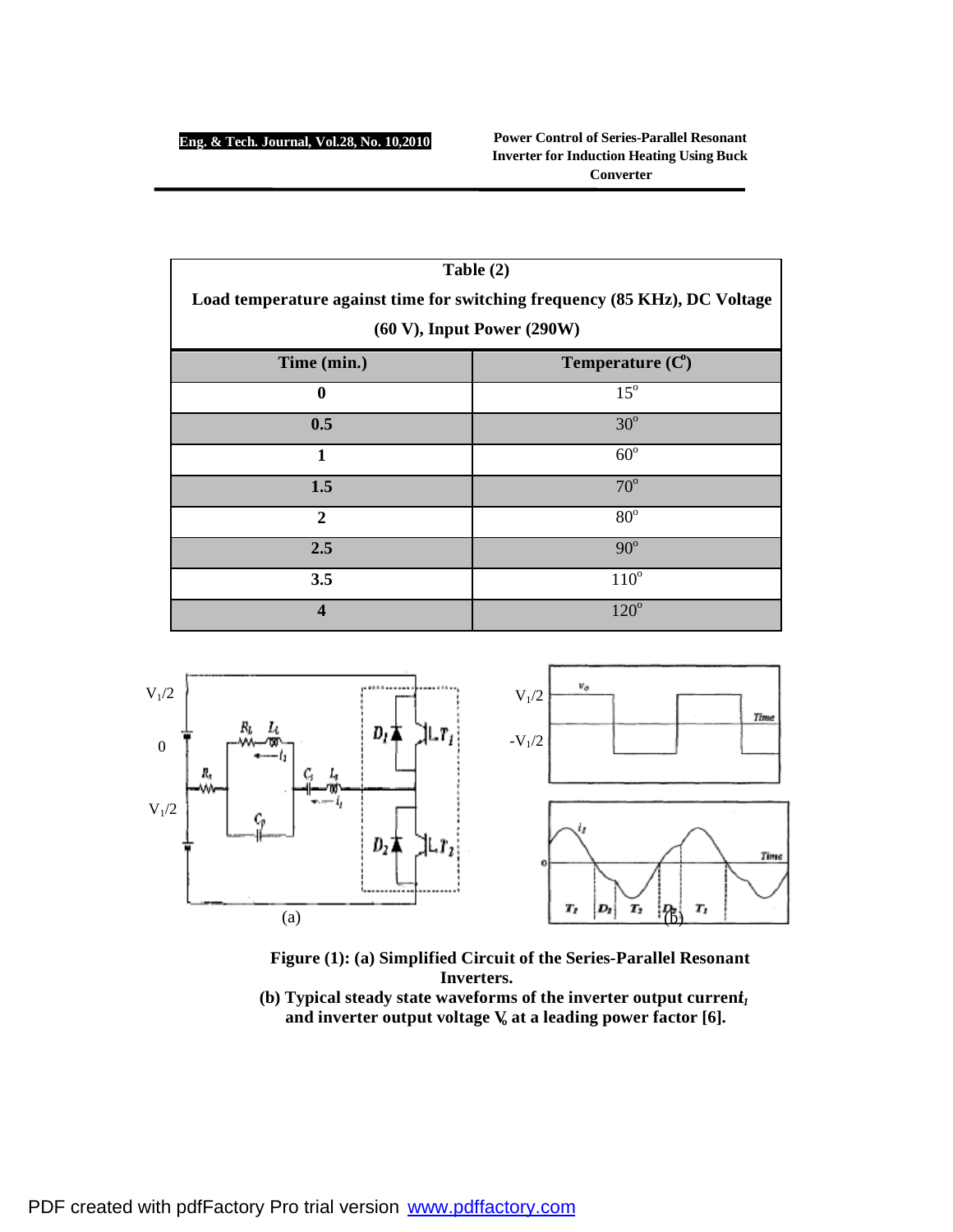

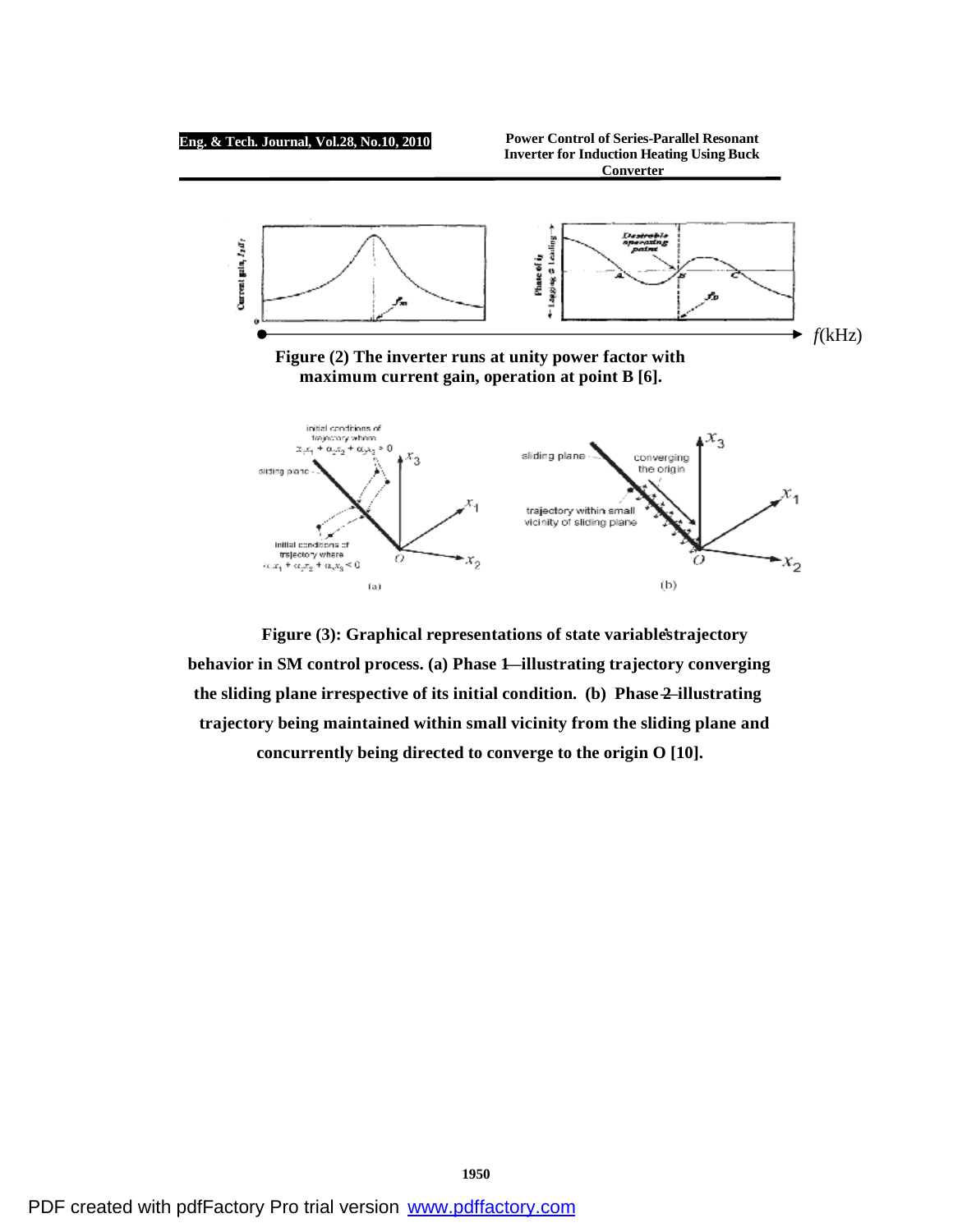**Power Control of Series-Parallel Resonant Inverter for Induction Heating Using Buck Converter** 



**Figure (4) Proposed pulse width modulation based SM voltage controller for buck converters .** 



**Figure (5) Proposed System Configurations**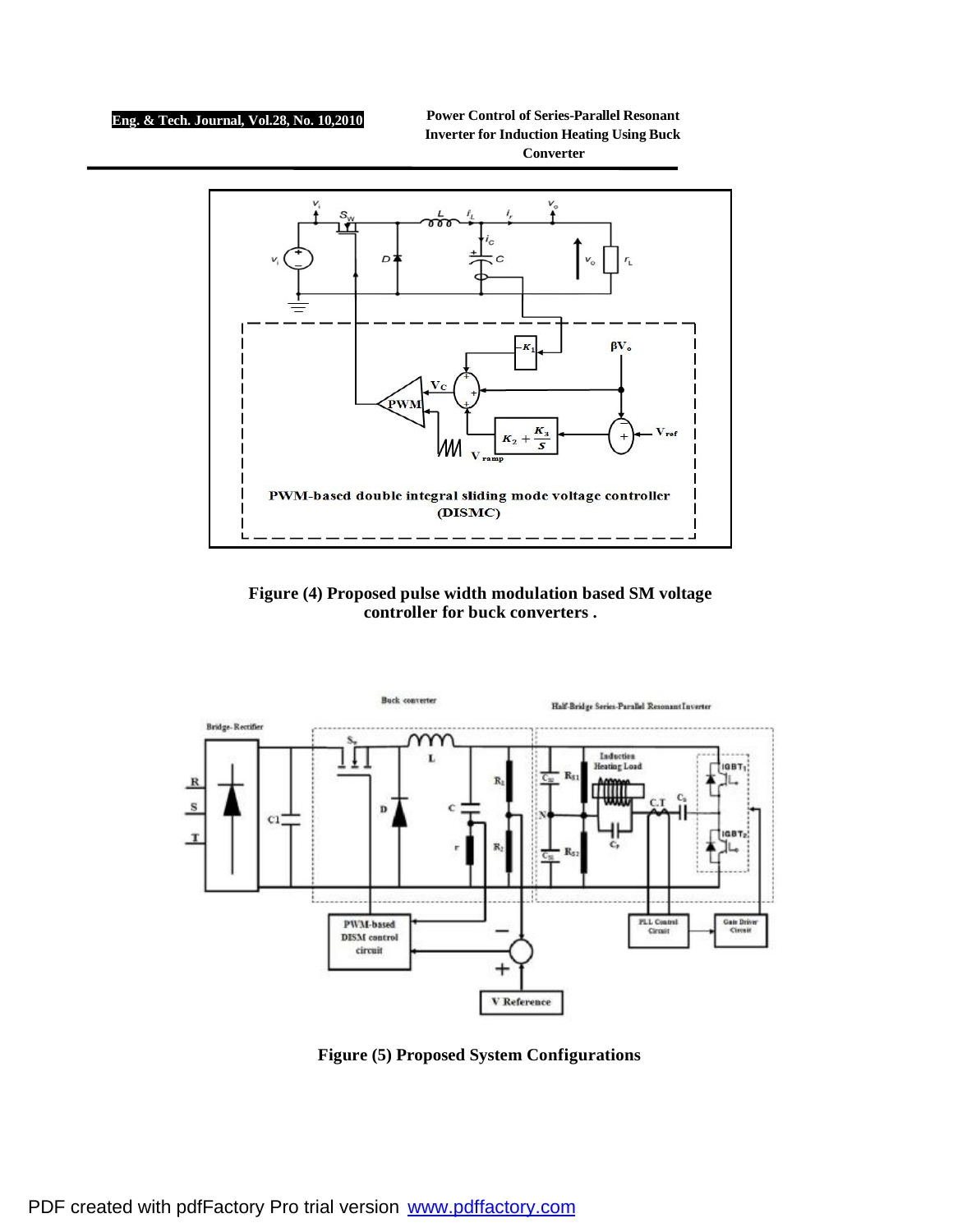

**Figure (6): The Simulink for the Proposed System.** 



**Figure (7): Phase-locked loop circuit.**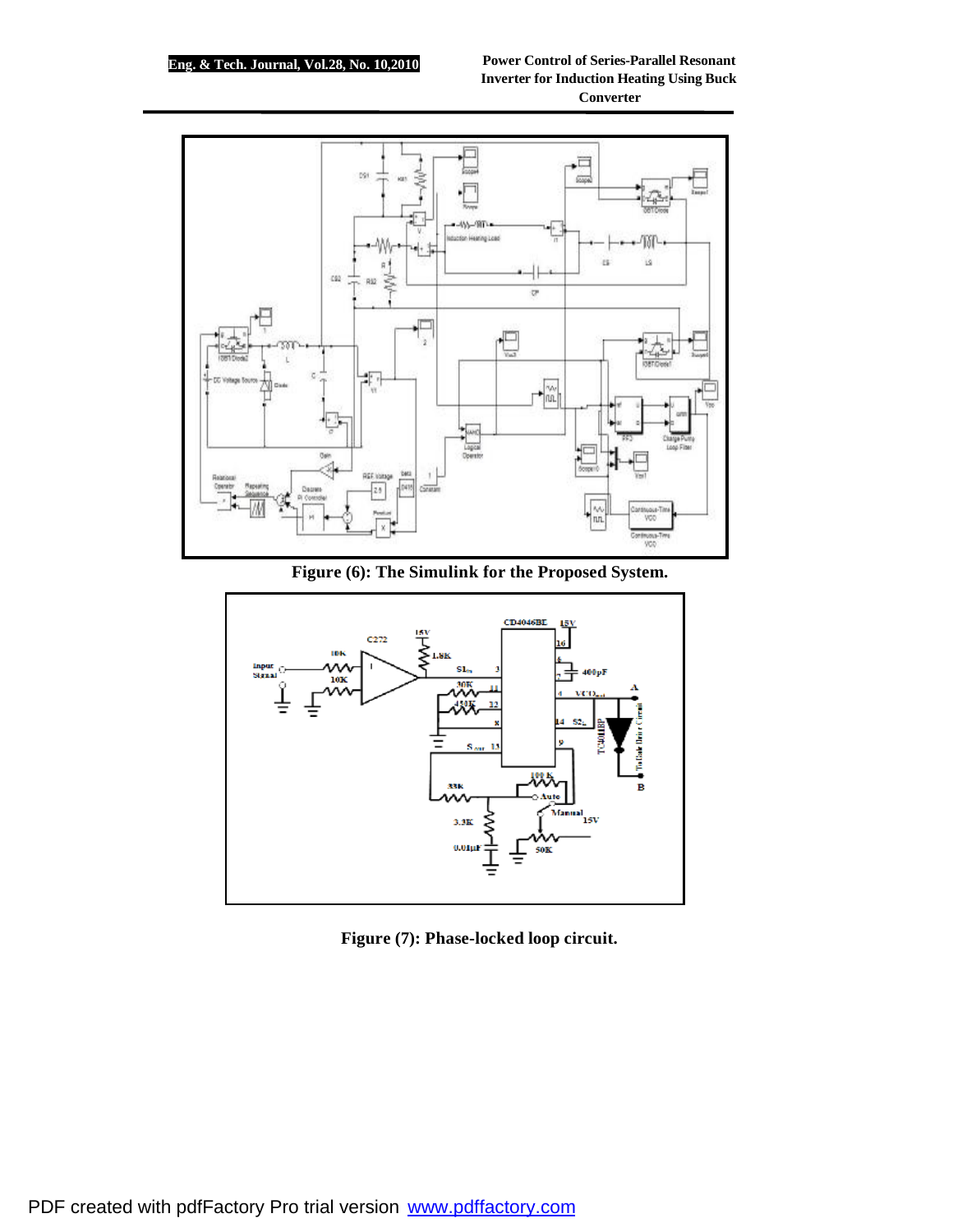

**Figure (8) IGBT Gate Drive Circuit.** 



**Figure (9) Full Schematic Diagram of the PWM-Based DISM voltage controlled bucks Converter.**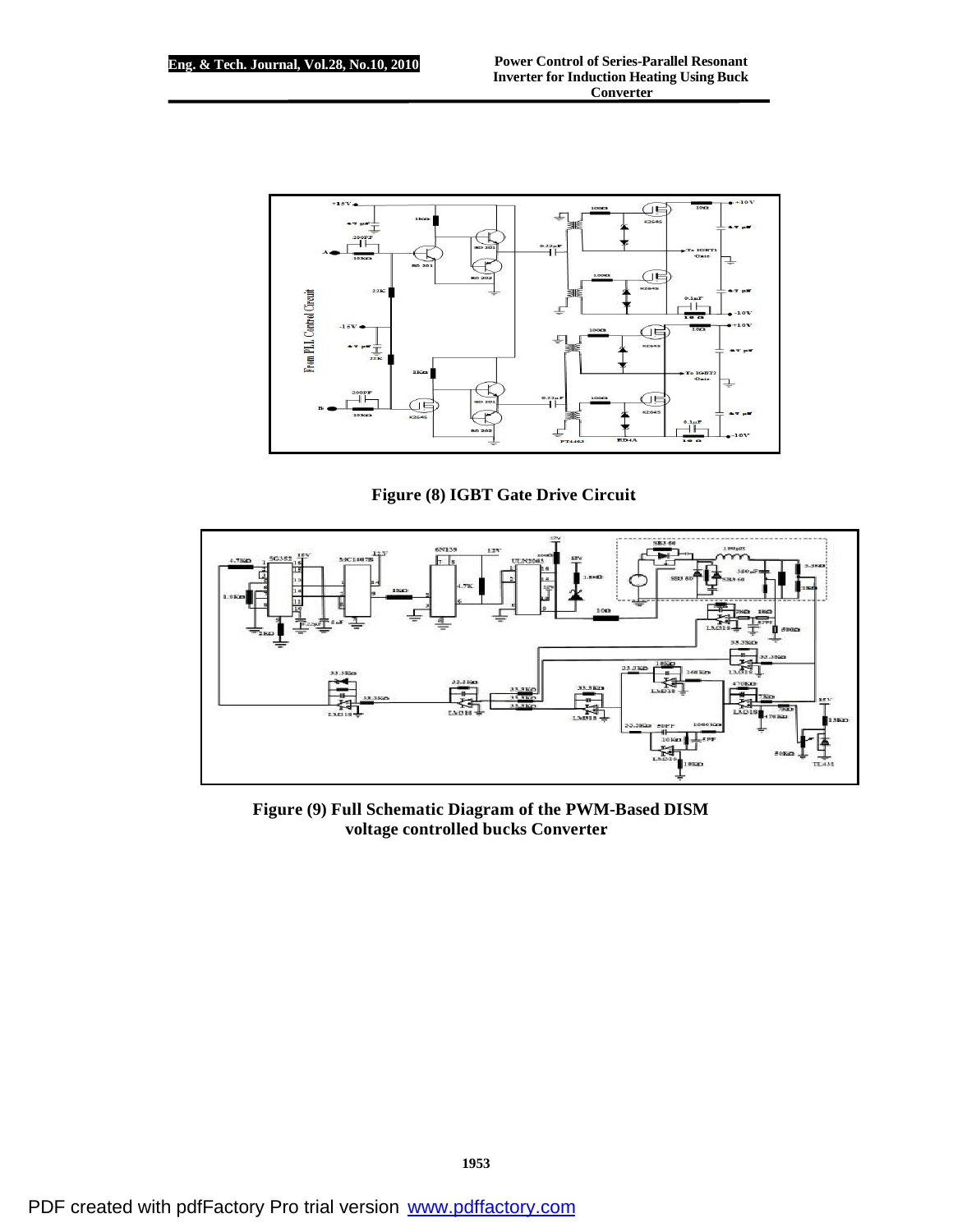

**Figure (10) Experimental waveforms of inverter current (i1) at operating frequency (a) (75 KHz), (b) (85 kHz), and (c) (100 kHz) at 20V DC input voltage.** 



**Figure (11): Simulated waveforms of inverter current (i1) at operating frequency (a) (75 KHz), (b) (85 kHz), (c) (100 kHz) at 20V DC input voltage.**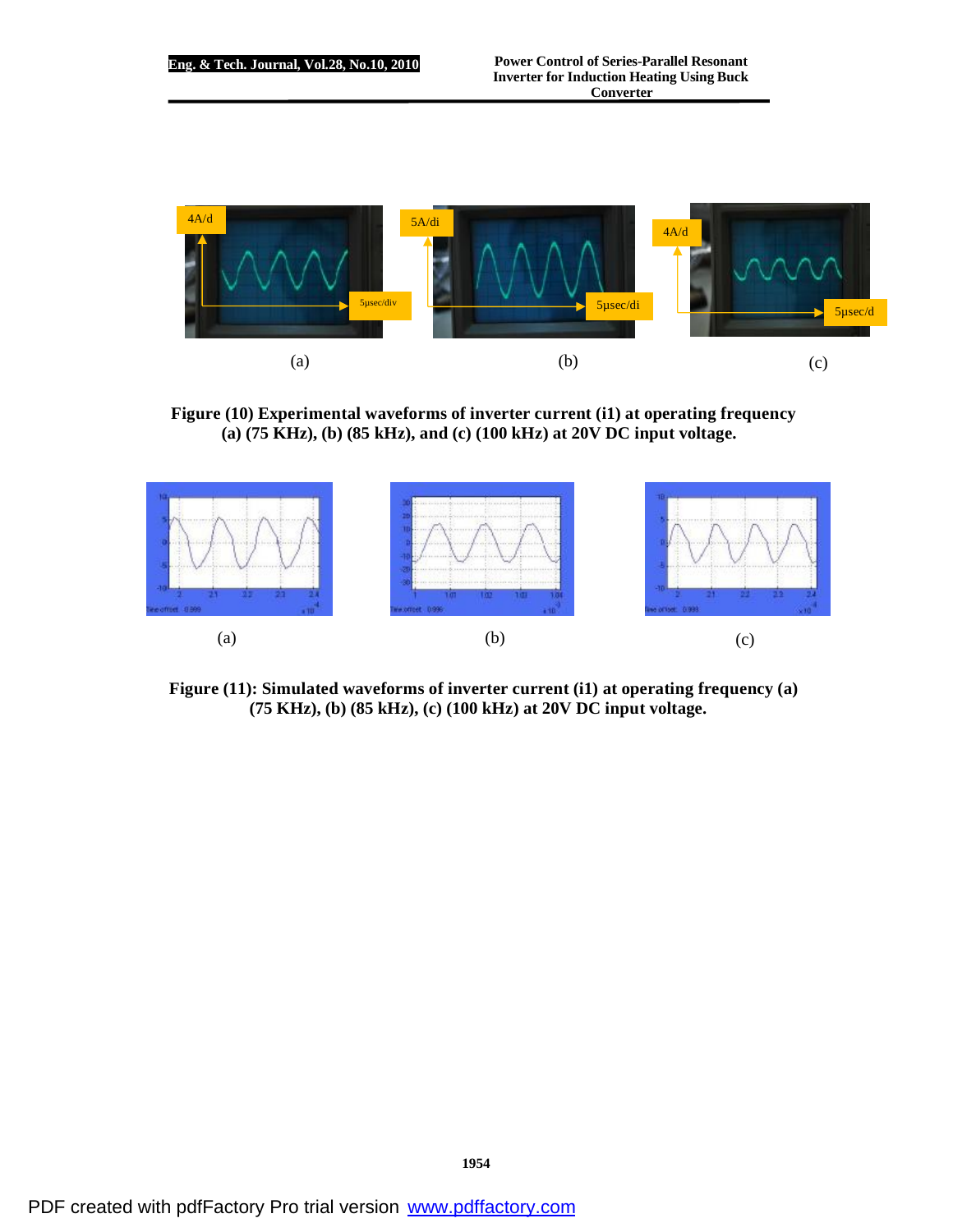### **Power Control of Series-Parallel Resonant Inverter for Induction Heating Using Buck Converter**



**Figure (12): Experimental waveforms of load current (i2) at operating frequency (a) (75 KHz), (b) (85 kHz), and (c) (100 kHz) at 20V DC input voltage.** 



**Figure (13): Simulated waveforms of load current (i2) at operating frequency (a)**  (75 KHz), (b)  $(85 \text{ kHz})$ , and (c)  $(100 \text{ kHz})$  at  $20 \text{V} \text{ DC}$   $_{\frac{4 \text{ Adi}v}{4 \text{ Adi}v}}$  oltage.



**Figure (14): Experimental waveforms of inverter current (i1) at operating frequency (a) (75 KHz), (b) (85 kHz), and (c) (100 kHz) at 40V DC input voltage.**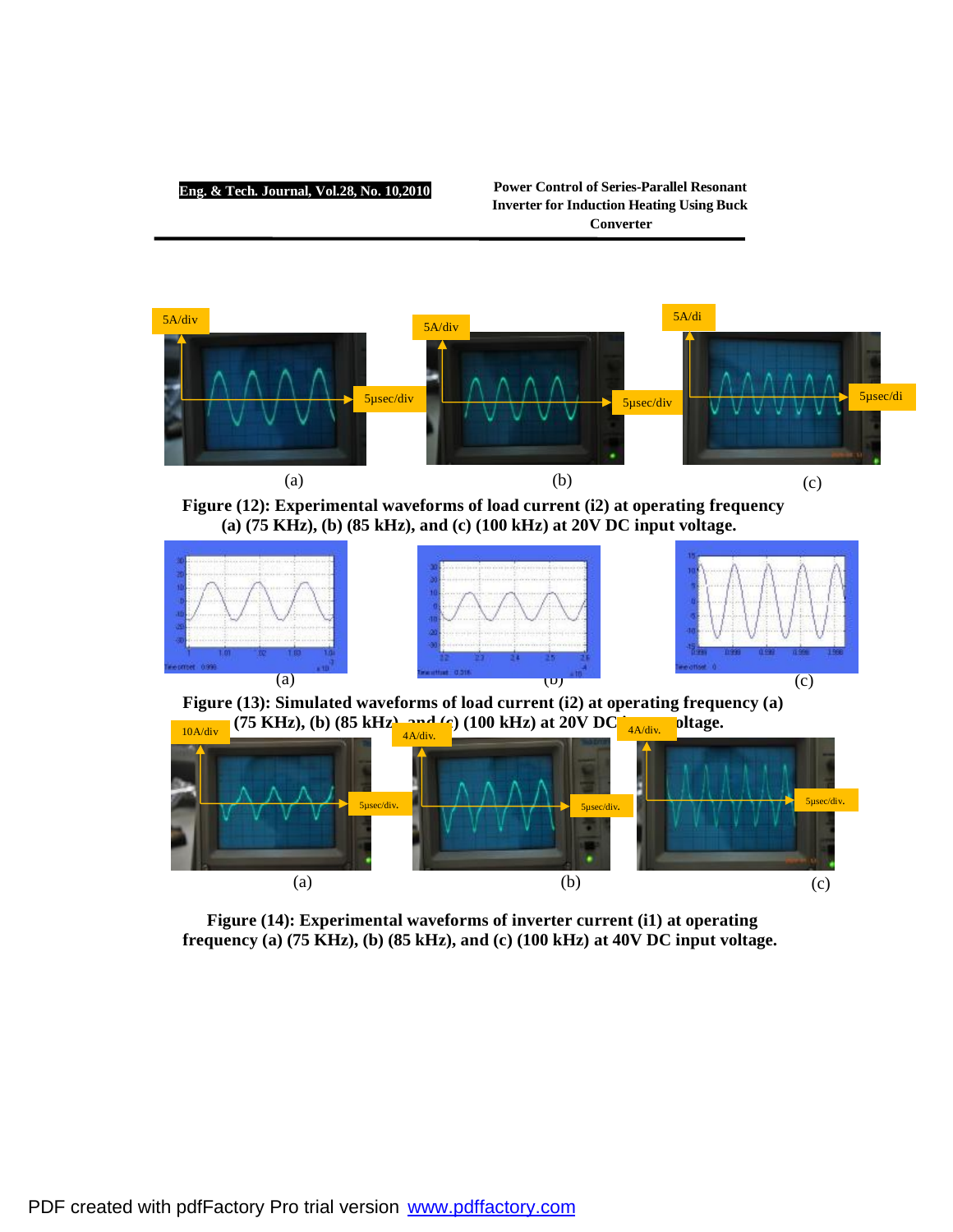#### **Power Control of Series-Parallel Resonant Inverter for Induction Heating Using Buck Converter**



**Figure (15) Simulated waveforms of inverter current (i1) at operating frequency (a) (75 KHz), (b) (85 kHz), and (c) (100 kHz) at 40V DC input voltage.** 



**Figure (16) Experimental waveforms of load current (i2) at operating frequency (a) (75 KHz), (b) (85 kHz), and (c) (100 kHz) at 40V DC input voltage.** 



**Figure (17) Simulated waveforms of load current (i2) at operating frequency (a) (75 KHz), (b) (85 kHz), and (c) (100 kHz) at 40V DC input voltage.** 

**1956**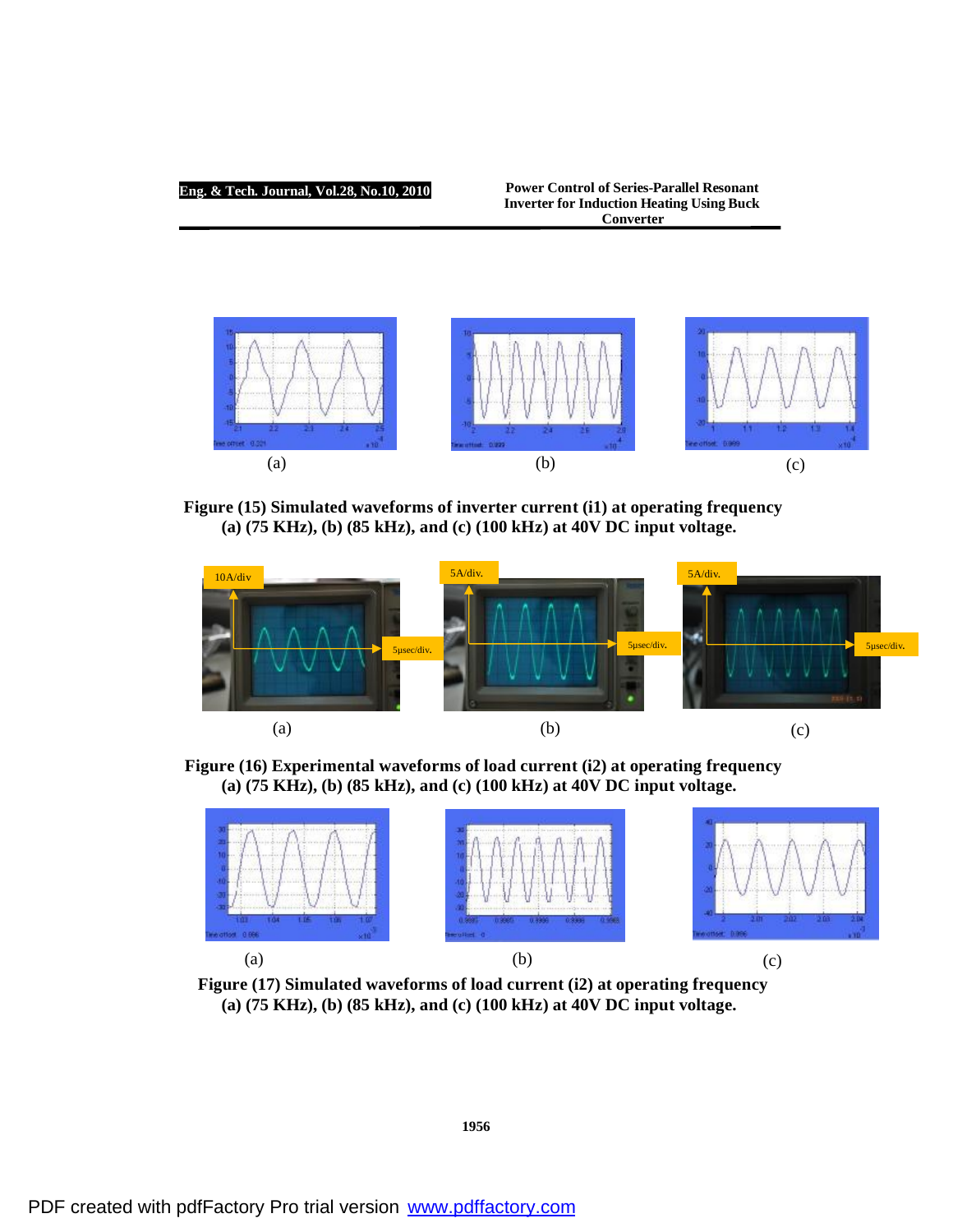**Power Control of Series-Parallel Resonant Inverter for Induction Heating Using Buck Converter**



**Figure (18) A plot of the experimental and simulated curves of the ratio (i2/i1) against switching frequency at 20V DC input voltage** 



**Figure (19) Waveform of the (IGBT) collector-emitter voltage at: (a) (75 kHz) and (b) at (85 kHz) at 40V DC applied voltage.** 



**Figure (20): (a) Experimental and (b) Simulated waveforms of 20V output voltage of buck converter at switching frequency (25 KHz) and 60V DC input voltage.**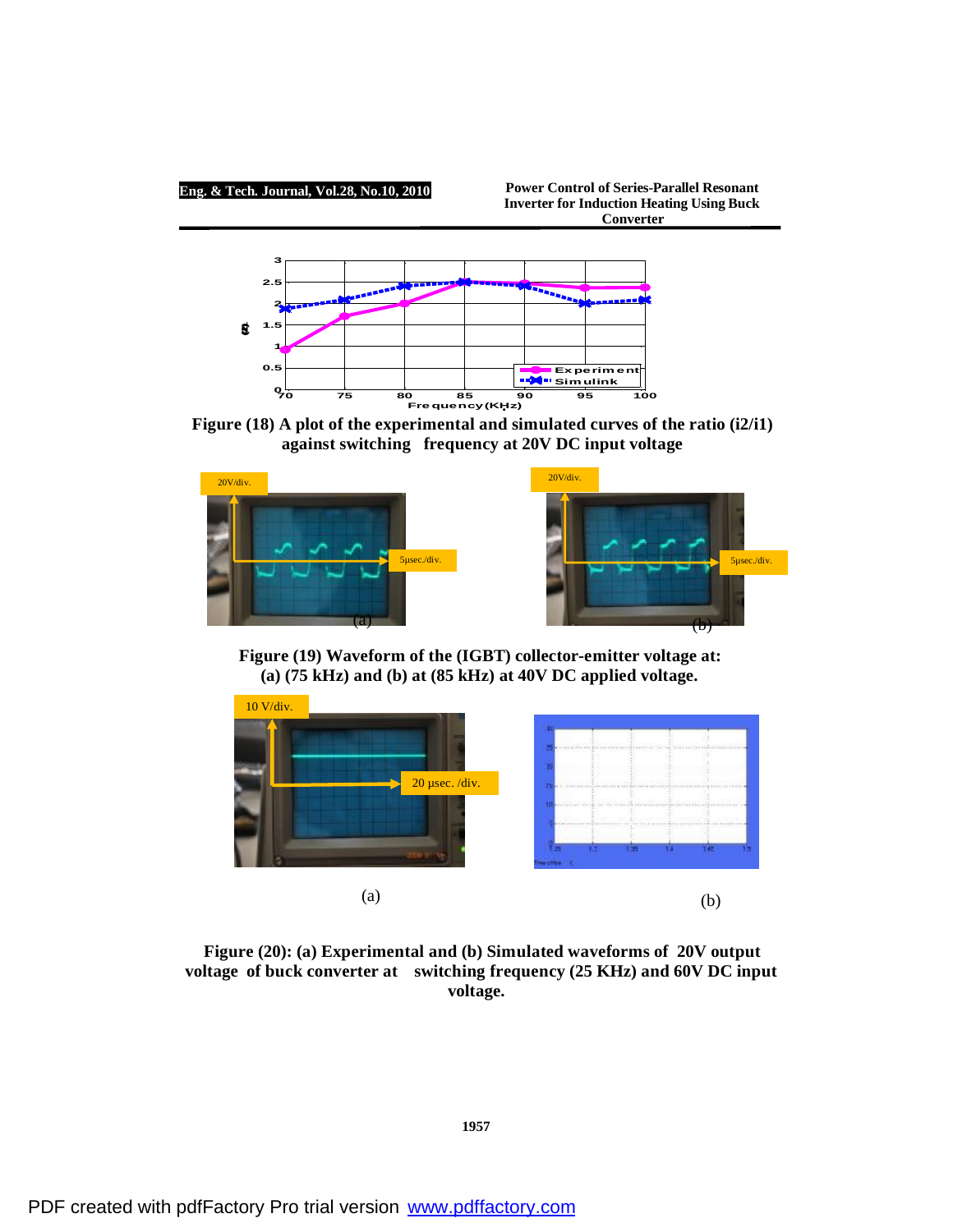**Power Control of Series-Parallel Resonant Inverter for Induction Heating Using Buck Converter**



 $(a)$  (b)

**Figure (21): (a) Experimental and (b) Simulated waveforms of 40Voutput voltage of buck converter at switching frequency (25 KHz) and 60V DC input voltage.** 



**Figure (22): Waveform of the (MOSFET) gate source voltage at (25 KHz) and at: (a) 40V output voltage of buck converter, (b) 20V output voltage of buck converter.**